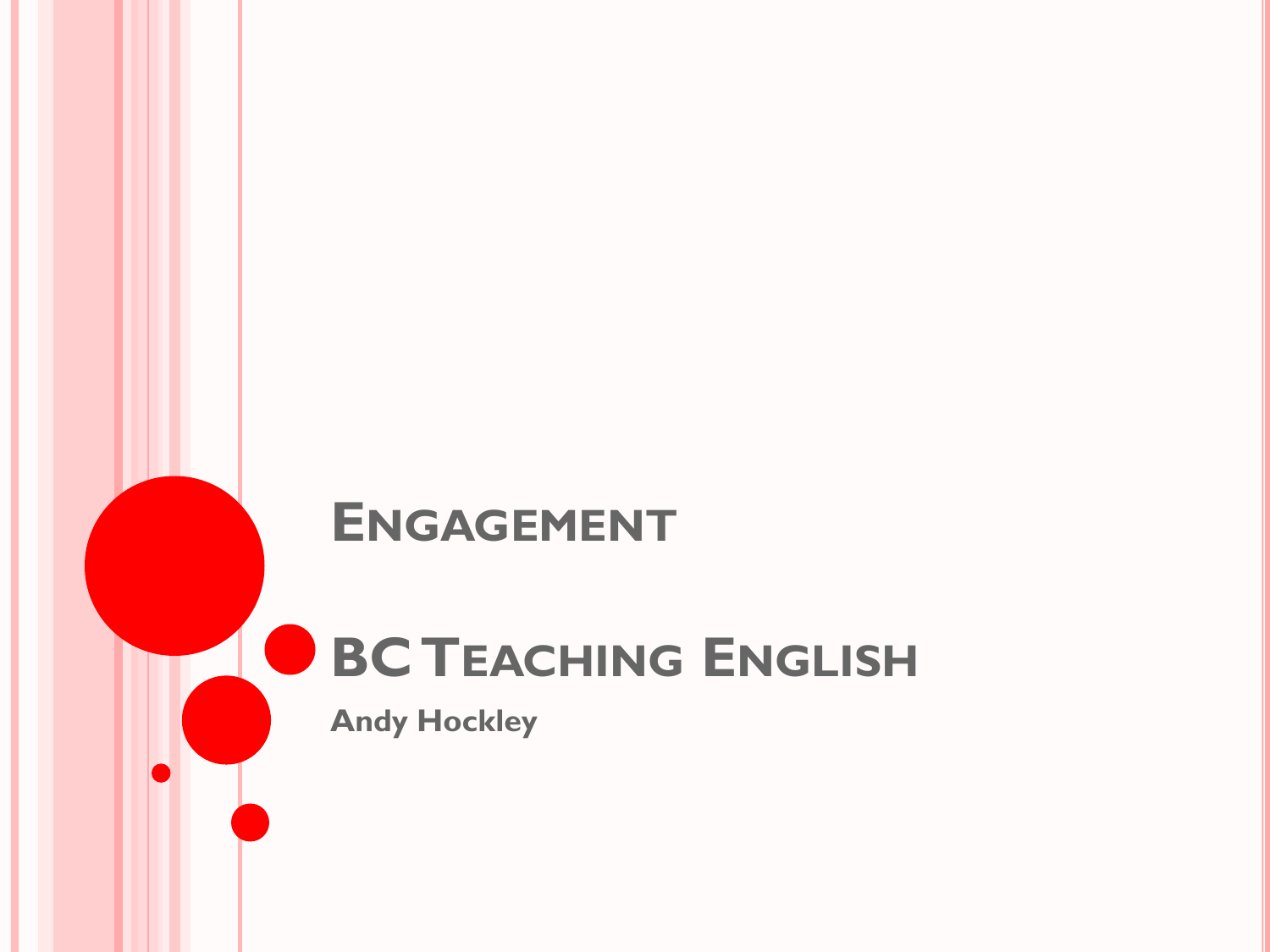## **AGENDA**

- o What is engagement?
- o What does engagement really look like?
- o How can we provide the conditions for our teachers and others to be more engaged?
- **o** Some suggestions
- o Wrap up and Q&A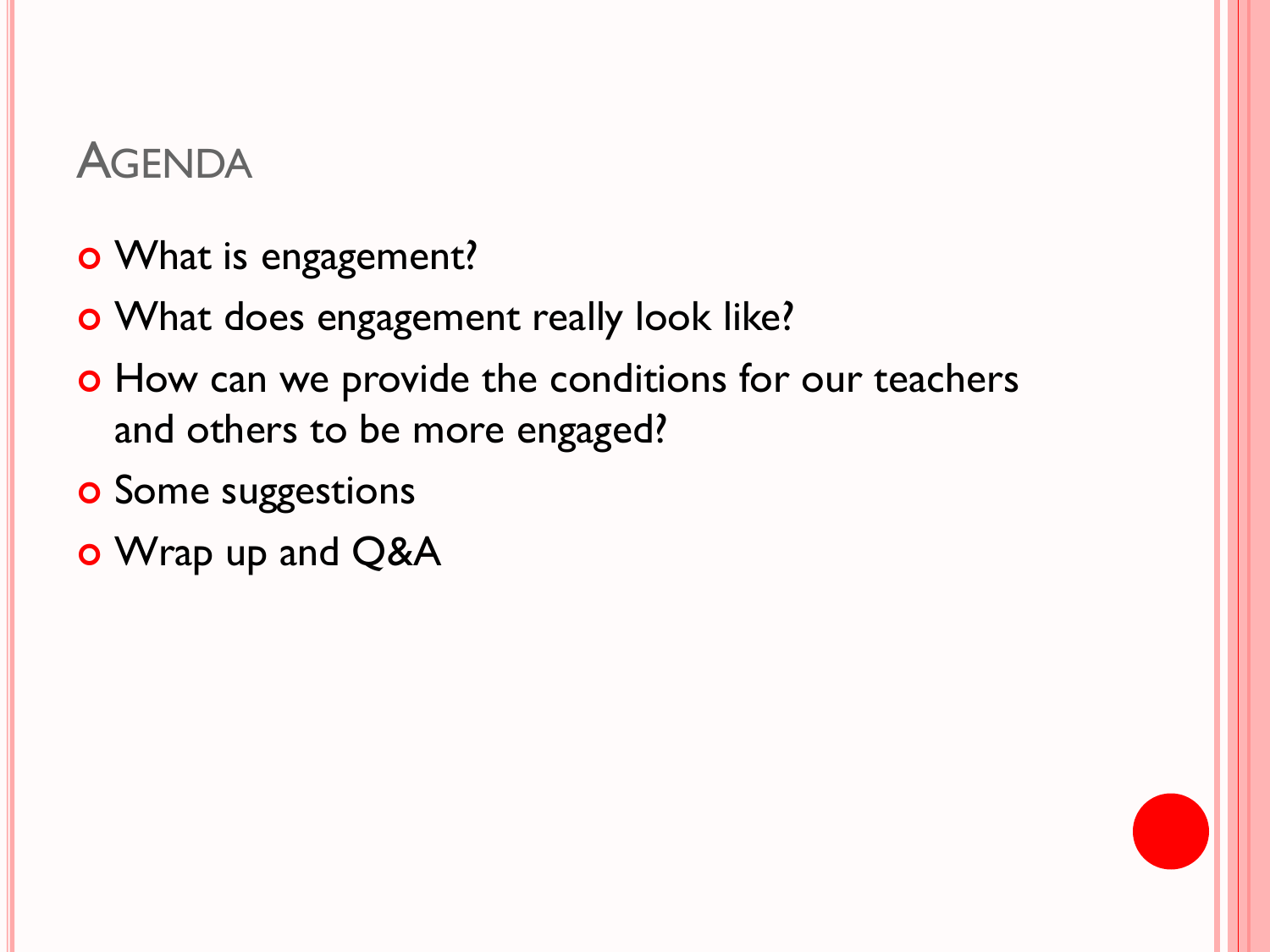## WHAT DOES ENGAGEMENT MEAN?

**o** "combination of commitment to the organisation and its values plus a willingness to help out colleagues (organisational citizenship). It goes beyond job satisfaction and is not simply motivation. Engagement is something the employee has to offer: it cannot be 'required' as part of the employment contract".

CIPD

**o** People want to come to work, understand their jobs, and know how their work contributes to the success of the organization.

(Baldoni 2013)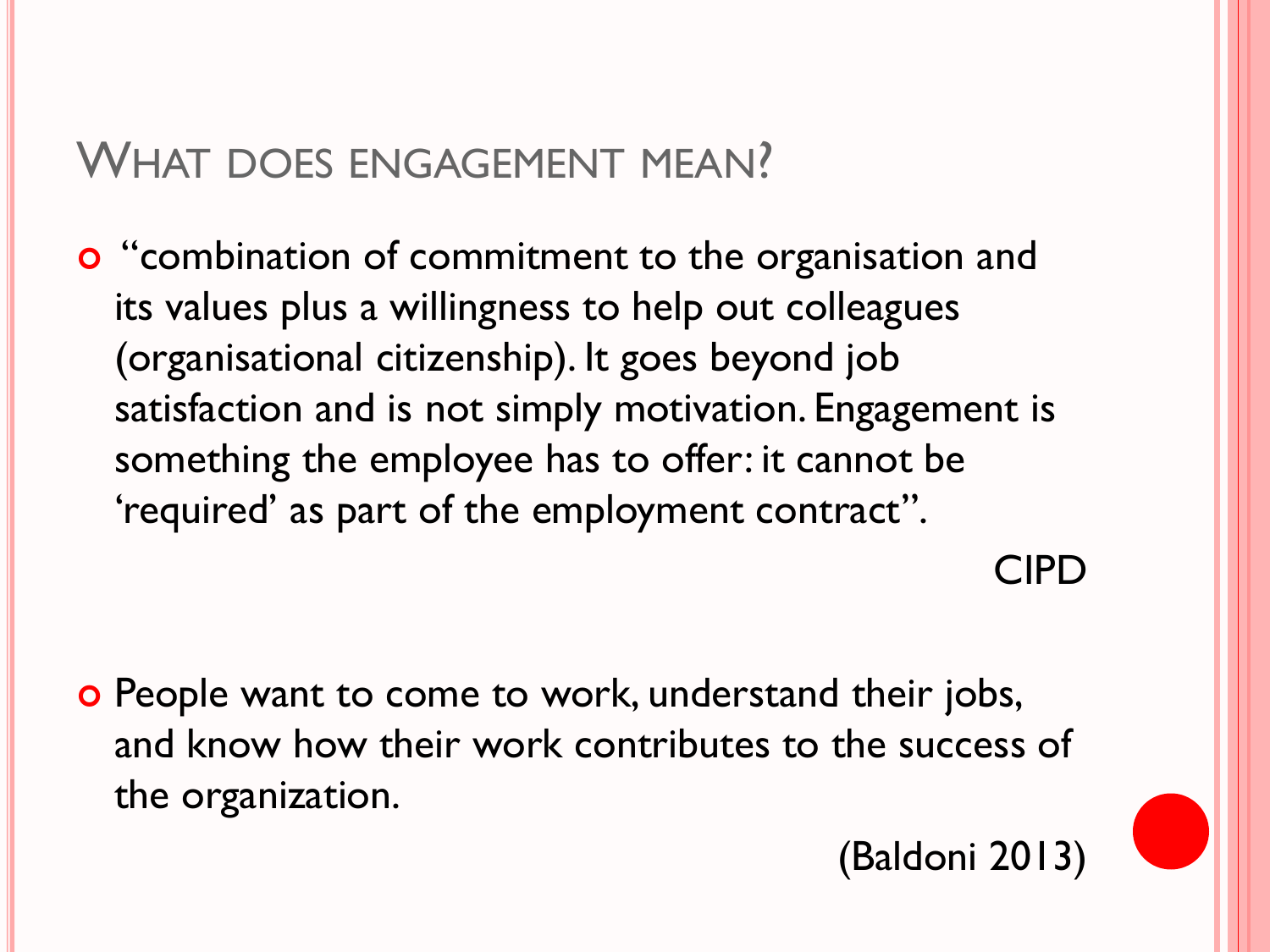## WHAT ARE THE BENEFITS OF ENGAGEMENT?

- 1. Increased safety
- 2. Better employee health
- 3. Happier employees
- 4. Greater employee satisfaction
- 5. Better home life
- 6. Lower absenteeism
- 7. Higher retention
- 8. Greater loyalty
- 9. Better customer service
- 10. Better quality
- 11. Greater productivity
- 12. Higher profits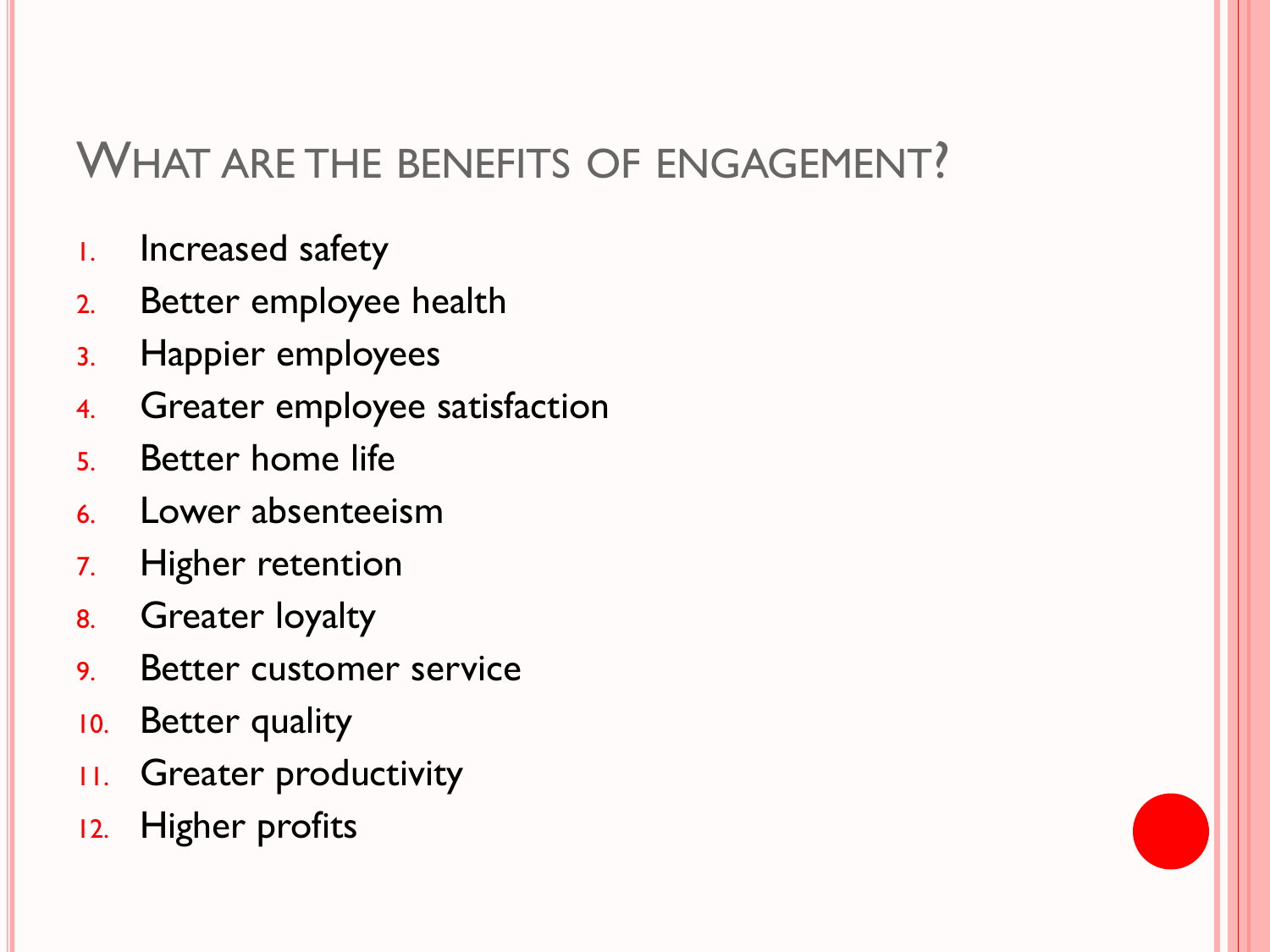## **WHAT DOES ENGAGEMENT LOOK LIKE**?

- Vigour, dedication, enjoyment (Schaufeli and Bakker)
- o People employ and express themselves physically, cognitively, or emotionally (Kahn)
- **o** Know how their job contributes to the mission/goals, have enough variety to challenge and engage, able to use their talents effectively (Holbeche)
- o Flow (Csikszentmihaly)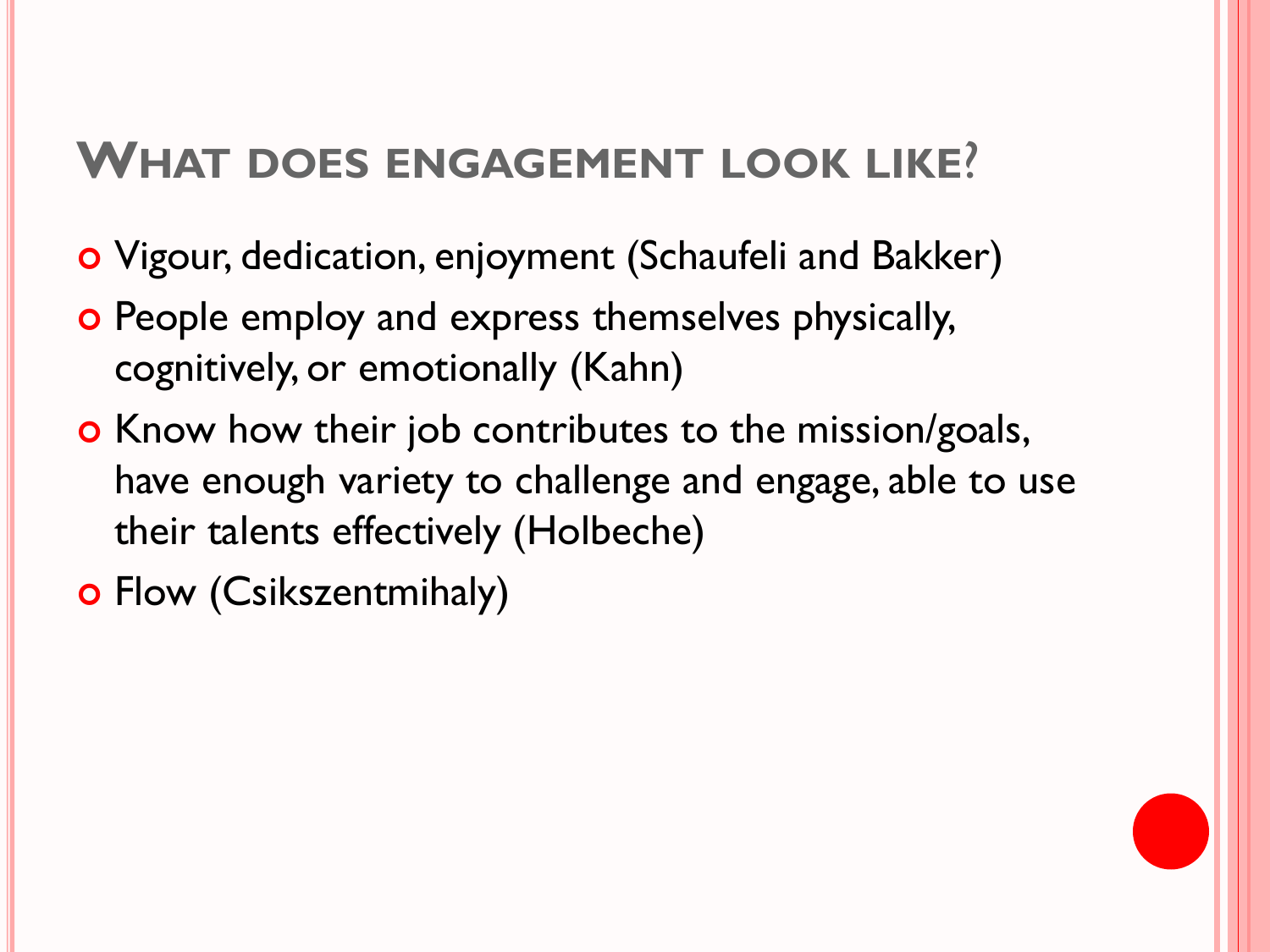## WHAT ABOUT IN LANGUAGE TEACHING ORGANISATIONS?

- o Enthusiastic teachers (and others)
- **o** Sense of camaraderie in the staffroom
- **o** Support for each other
- Willingness to ask for help
- o Involvement in other projects (eg curriculum development, materials, assessment, external projects)
- **o** Enthusiasm for PD
- **o** Readiness to question/make suggestions

Think about your own school. Is there a sense of engagement?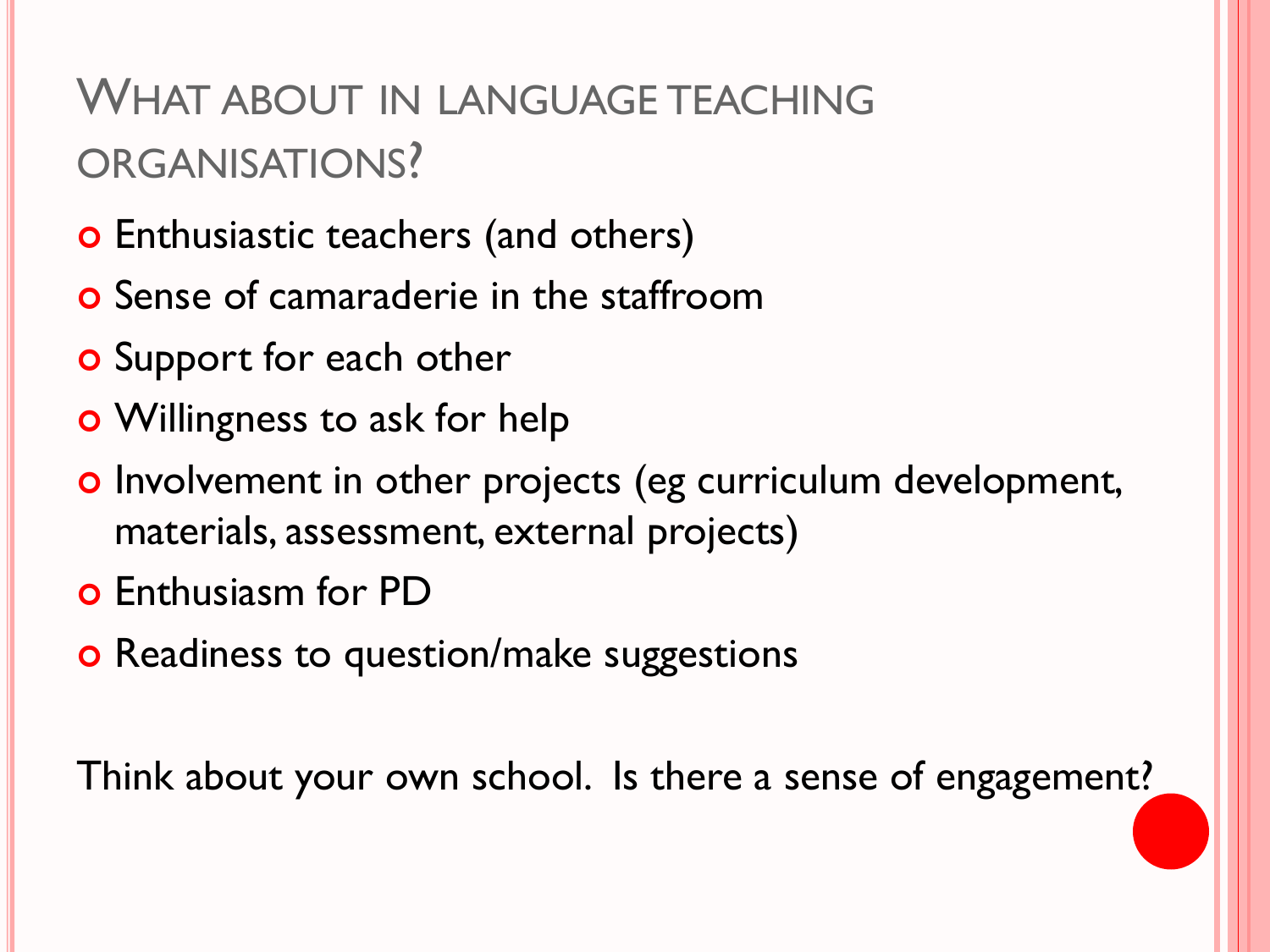## WHAT ARE THE BARRIERS TO ENGAGEMENT?

o The "psychological contract" has been torn up

The *psychological contract* is the unwritten expectations of employee and employer

o But now we have uncertain job security, increased casualisation, technological changes, expectations of flexible working, precarity, downsizing, and of course the effects of the pandemic.

**o** In this climate can we really expect people to be engaged?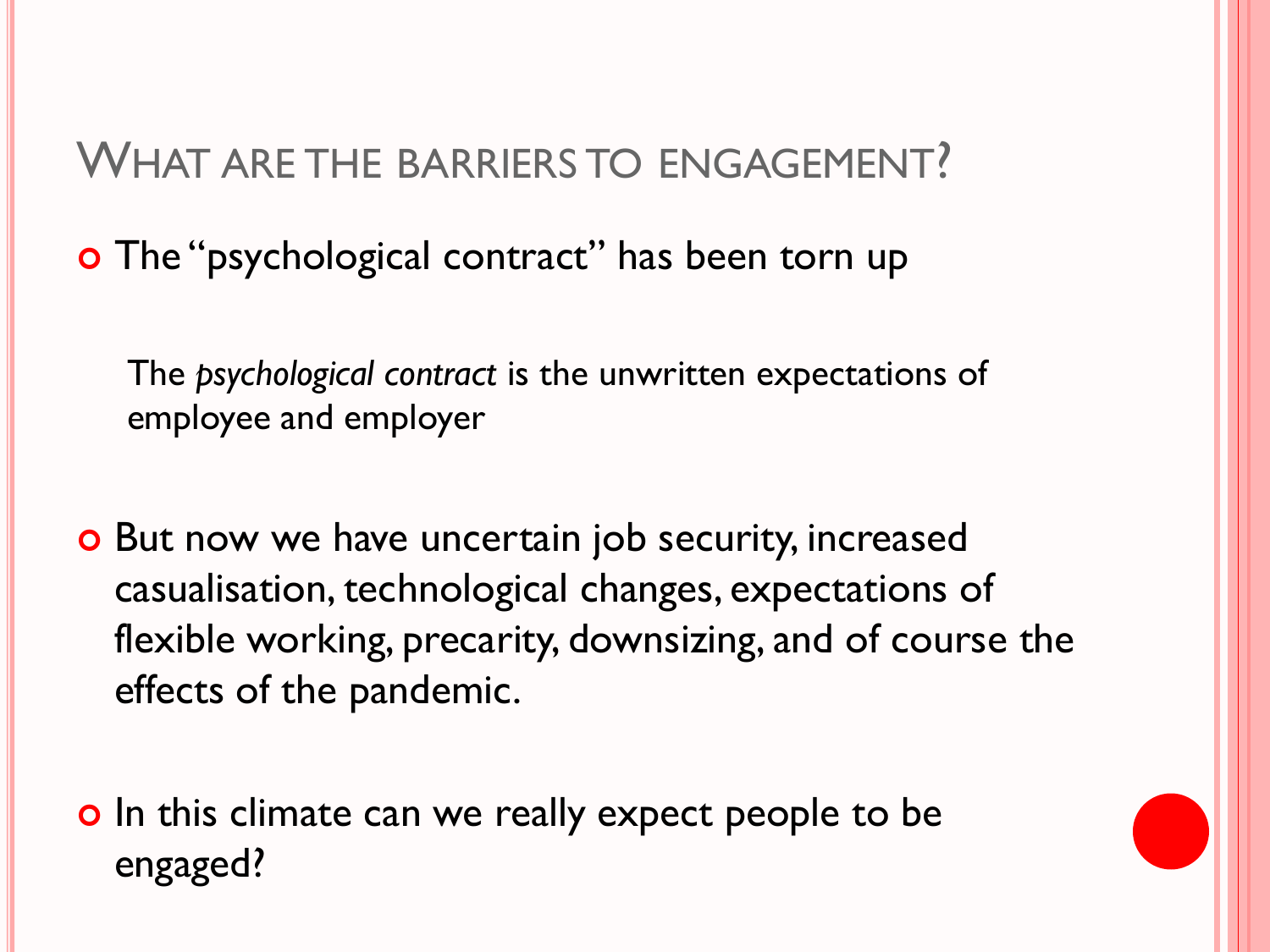## WHAT DO EMPLOYEES WANT?

- **o** Trust in management
- **o** Satisfaction with work/job
- **o** Involvement in decision making
- **o** Positive climate of relationships between management and employees
- **o** Satisfaction with pay
- o Job challenge
- **o** Sense of achievement from work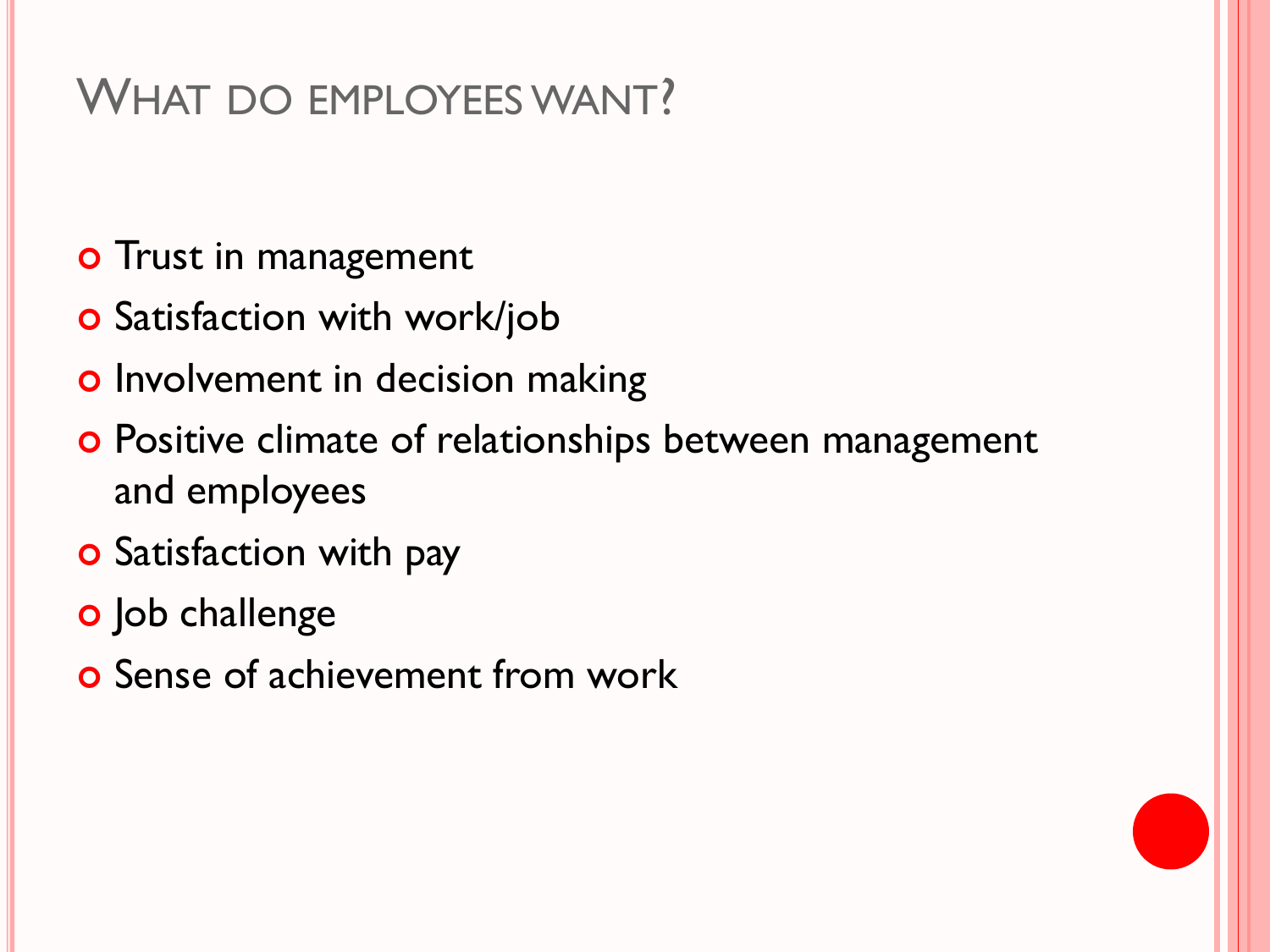## MOTIVATORS (SATISFIERS)

- Work itself
- o Responsibility
- Achievement
- o Recognition
- Advancement
- **o** Growth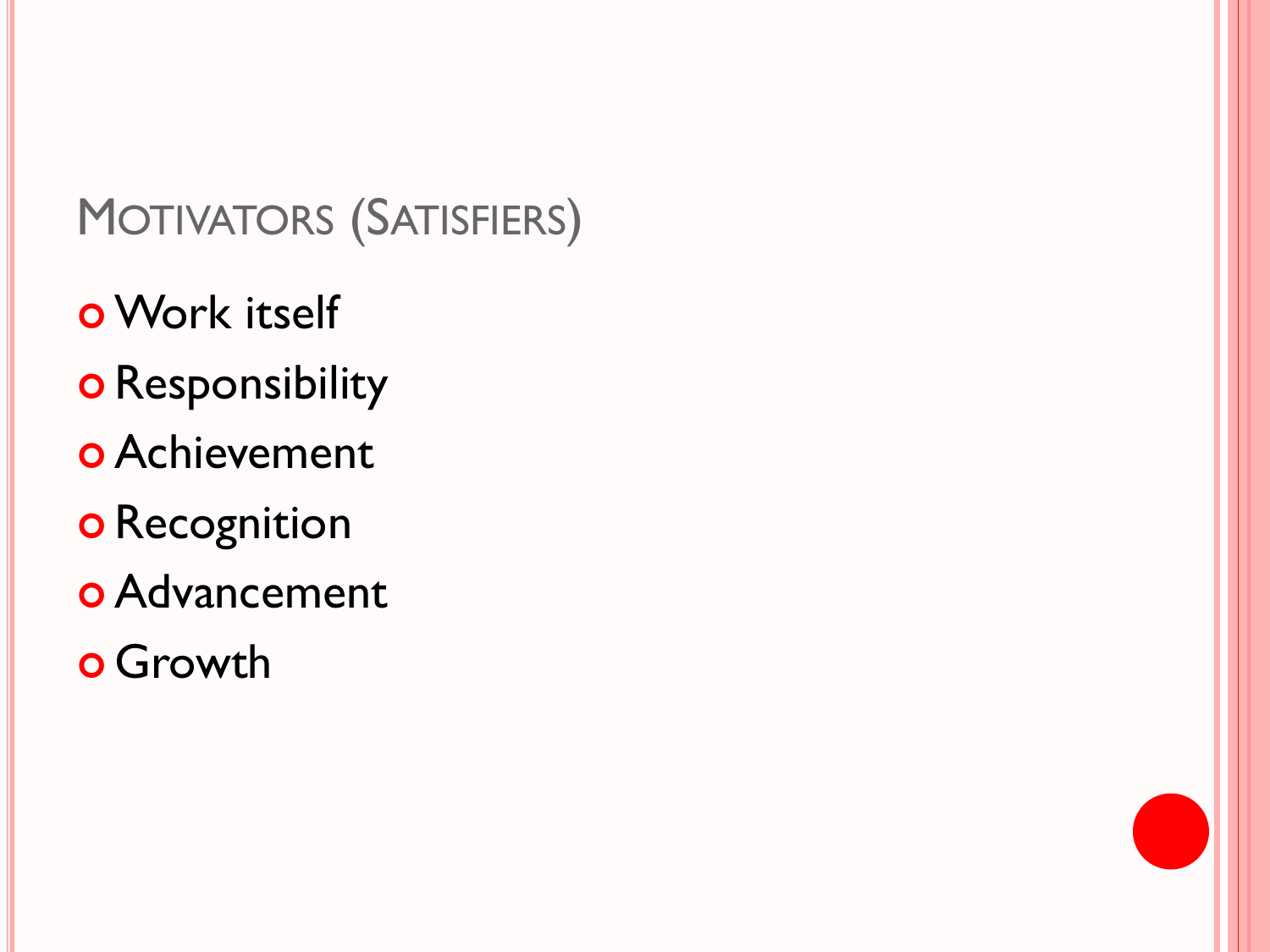# MAINTENANCE FACTORS (DISSATISFIERS)

- o Organisation policy and administration
- **o** Supervision
- **o** Working conditions
- o Interpersonal relations (with superiors, subordinates, and peers)
- **o** Salary
- **o** Status
- o Job security
- o Personal life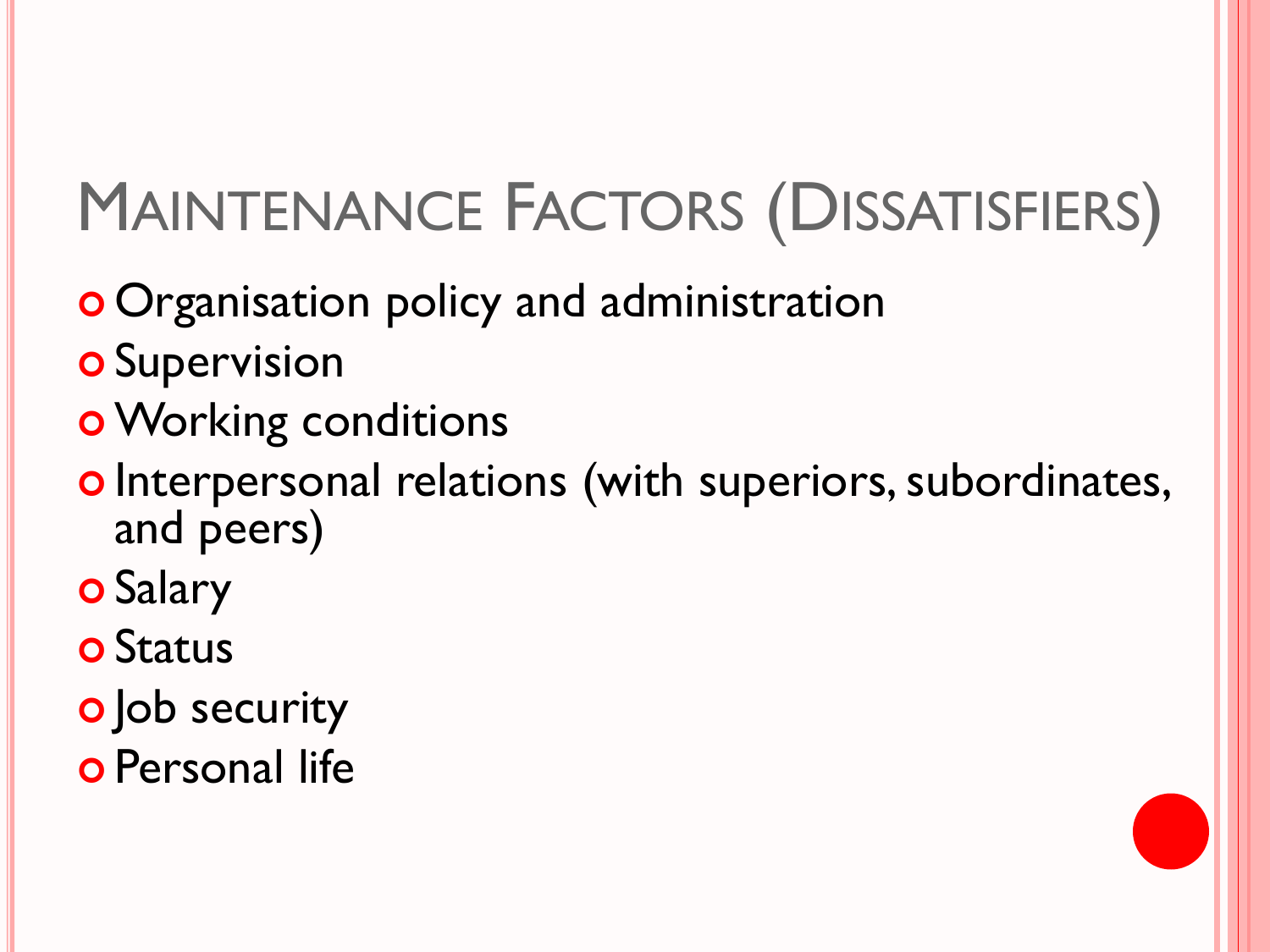## **MOTIVATORS**

## **Herzberg Pink**

- Work itself
- o Responsibility
- Achievement
- **o** Recognition
- **o** Advancement
- **o** Growth

- Autonomy
- o Mastery
- o Purpose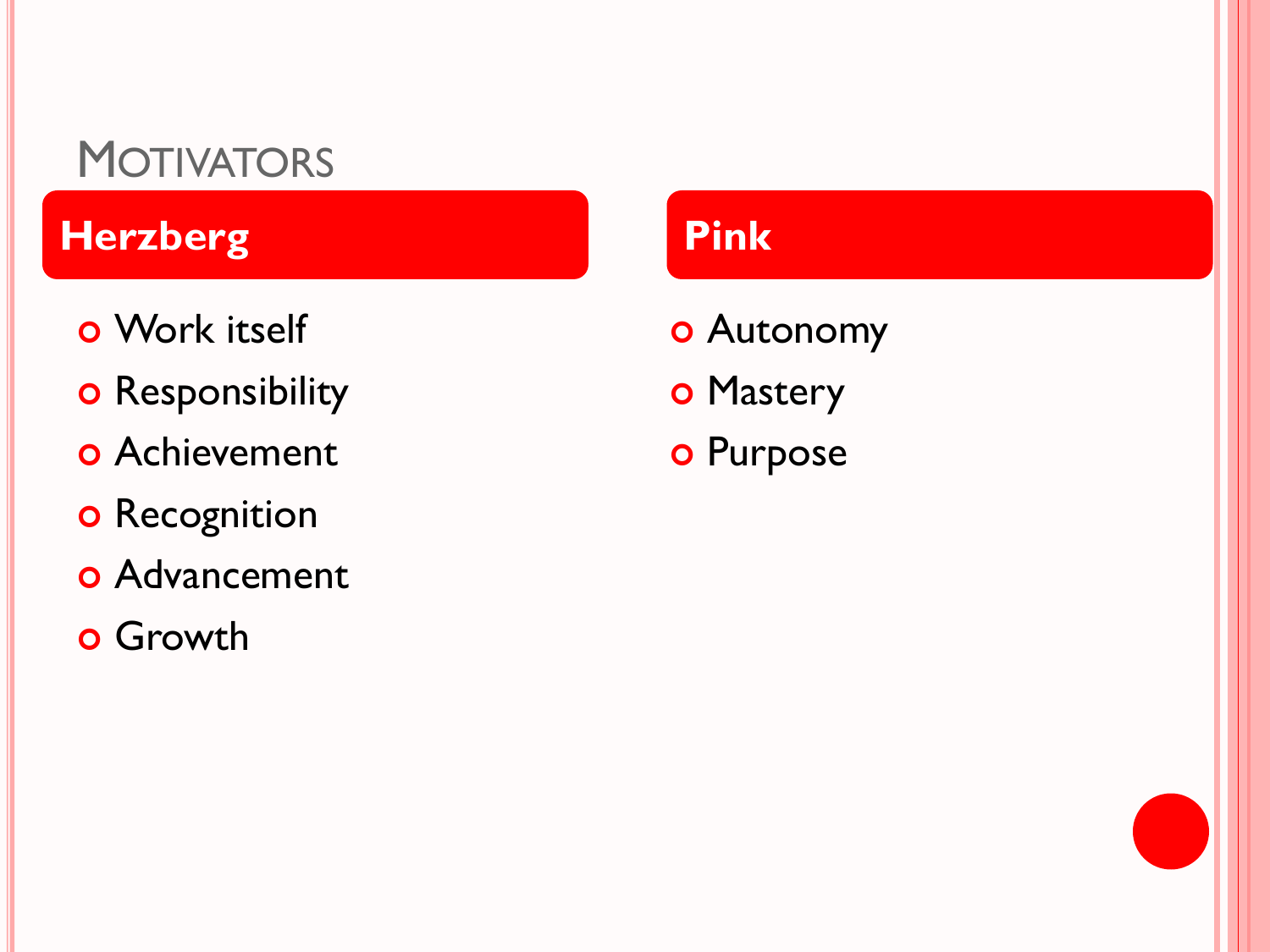## **HOLBECHE**

- **o** Connection
- **o** Voice
- **o** Support
- o Scope

What do you imagine those headings represent? How can you increase them in your organisation?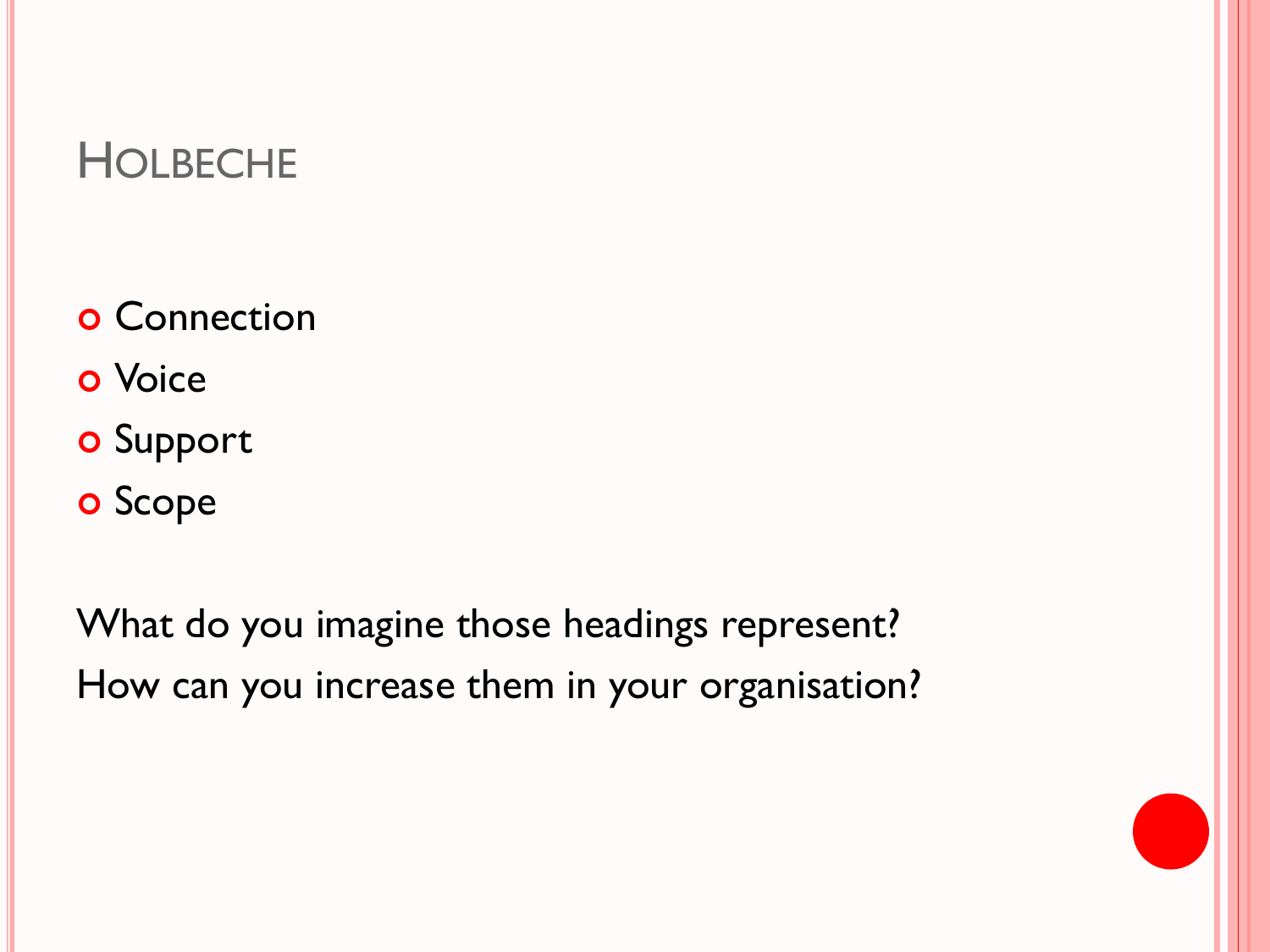## **CONNECTION**

- o Sense of purpose, agreement with values
- o Feeling part of something, a sense of belonging
- o Affiliation, strong workplace relationships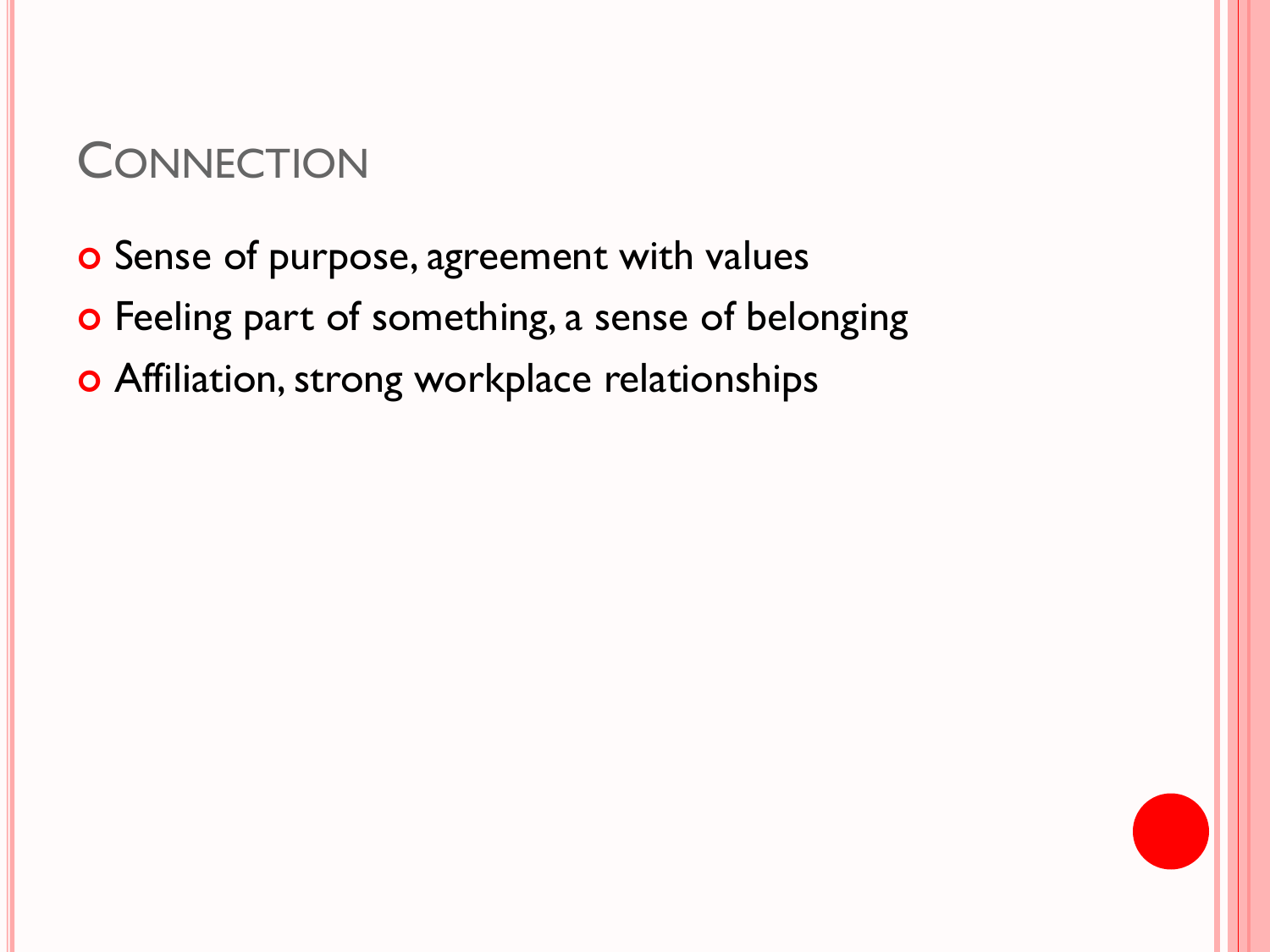## SUPPORT

- **o** Support from management
- **o** Cooperation from others
- **o** Opportunities for development
- o Salary and/or other forms of recognition and reward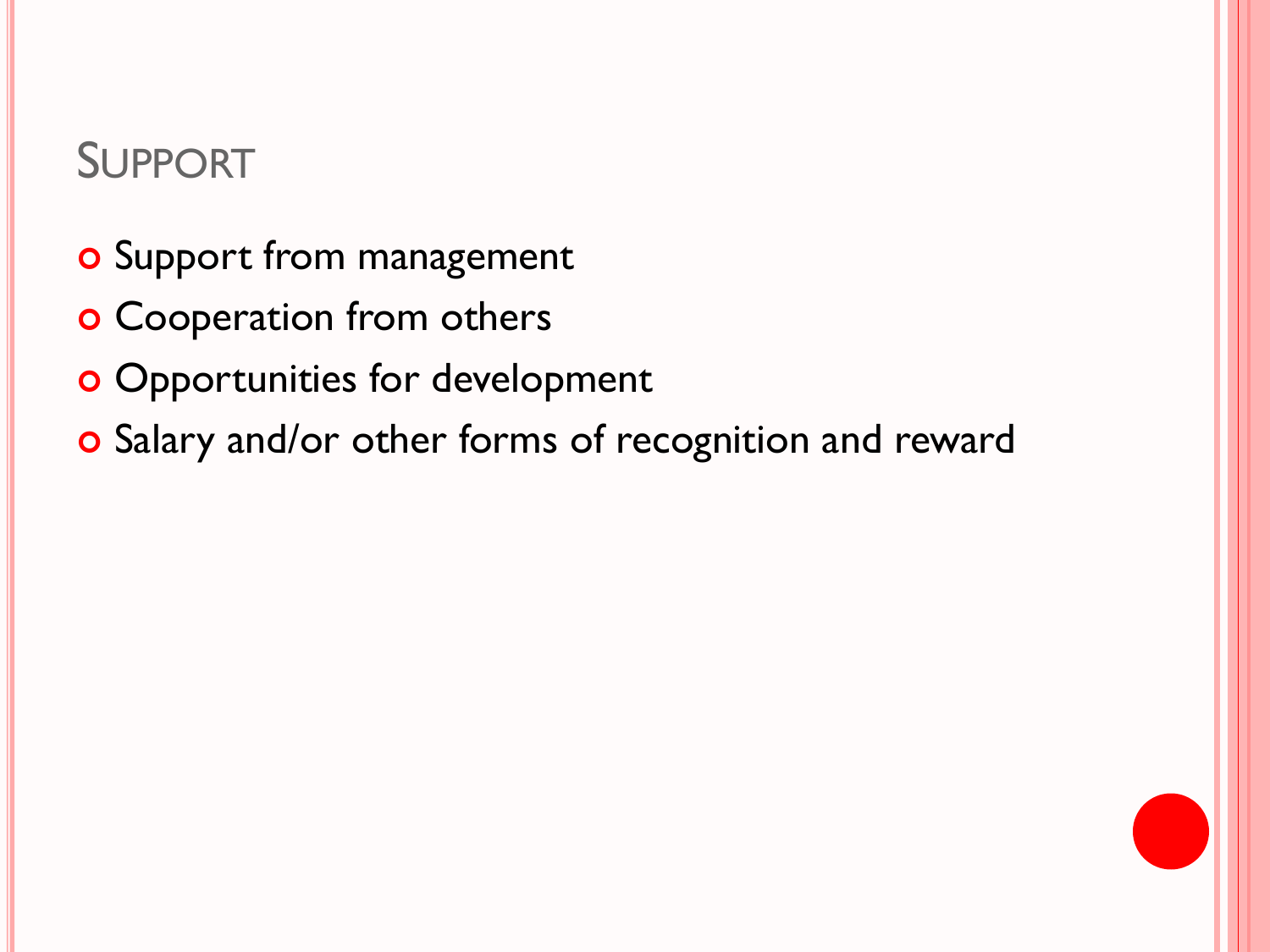## **VOICE**

- o Participation in decision making and things that effect their working life
- o Feel like their input matters and their voice is heard
- o Embrace teamwork and diversity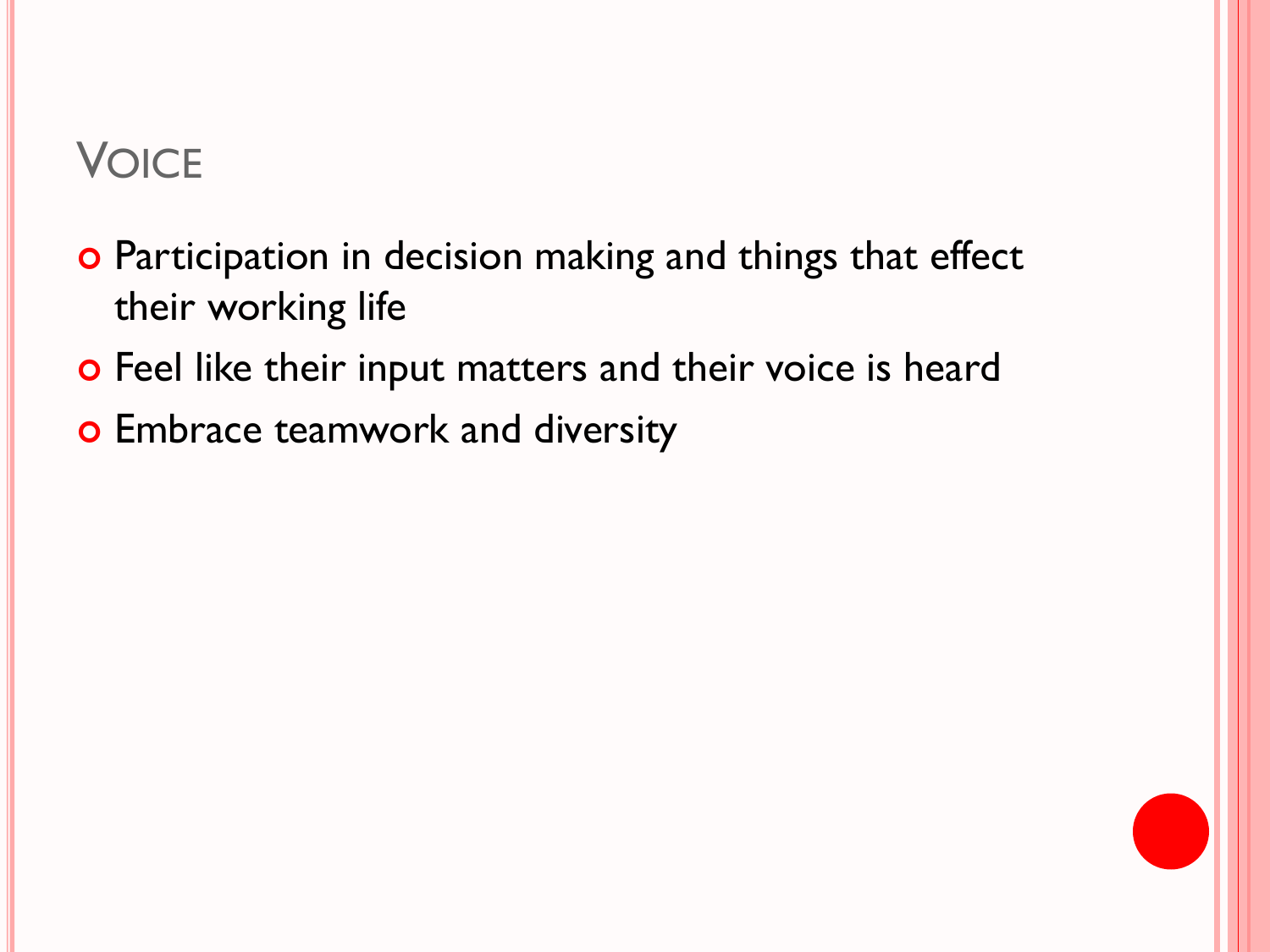## **SCOPE**

- o Interesting, challenging, meaningful work
- **o** Involves stretch
- Autonomy, control
- **o** Chance to develop skills and grow
- **o** Research is clear that higher levels of satisfaction in teachers who seek diversity in roles and challenges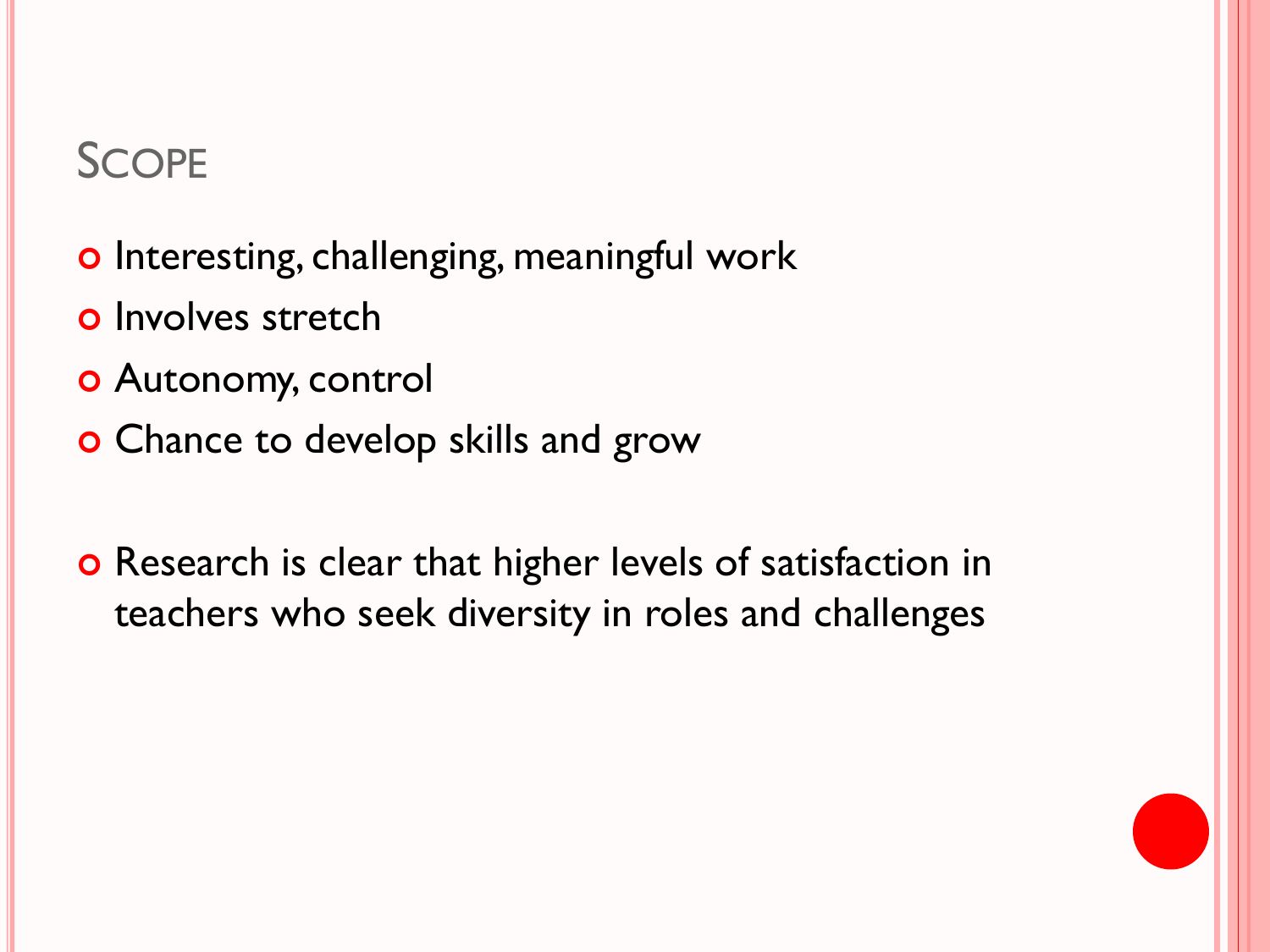- People are encouraged to give honest feedback in my organisation (and feel willing to give it).  $1.$
- Teachers and others are encouraged to develop and grow personally and professionally.  $2.$
- $3.$ Staff see management as supportive and encouraging, and willing to listen to new ideas.
- We have regular meetings and discussions to look at what we do, to see if we can improve on the courses or 4. services that we offer. Strategic planning is something that happens with the involvement of all staff.
- $5.$ We have a clear, worthwhile and agreed upon vision (which we all share and understand) for our LTO that we use to guide our actions.
- 6. The managers of this LTO reward, recognize, and encourage learning (for individuals and teams).
- $7.$ We regularly look outside our own LTO to see if there are new ways, procedures or approaches we can use to improve the way we do things.
- 8. When problems occur, teams are formed (or already exist), who then look into solving or dealing with that problem.
- 9. Much of the work we do (e.g. curriculum development, assessment, new courses) is done in teams.
- People are encouraged to question and challenge assumptions and mindsets, and to come up with innovative  $10.$ new ways of doing things.

Total score: <u>www.community.com</u>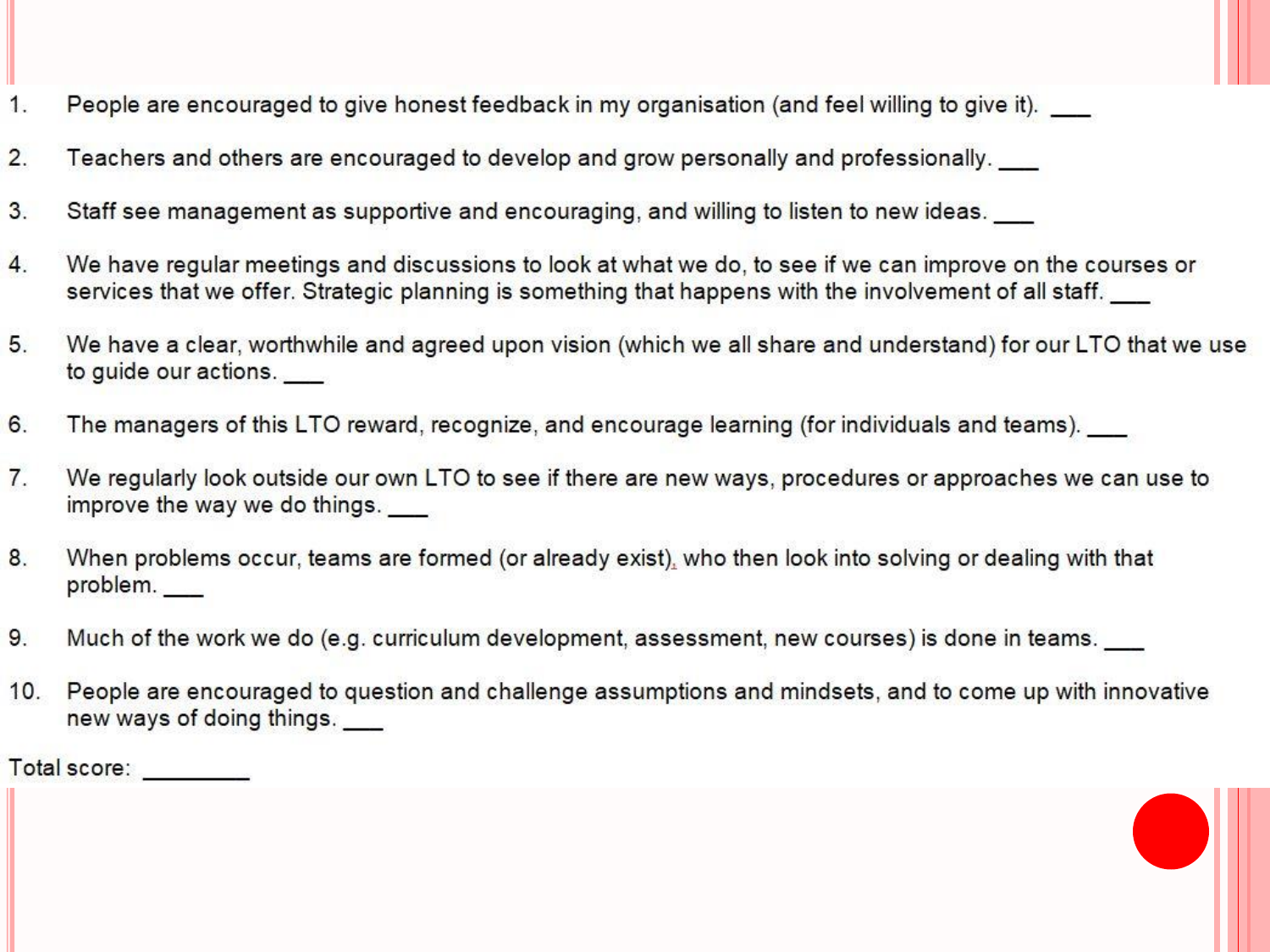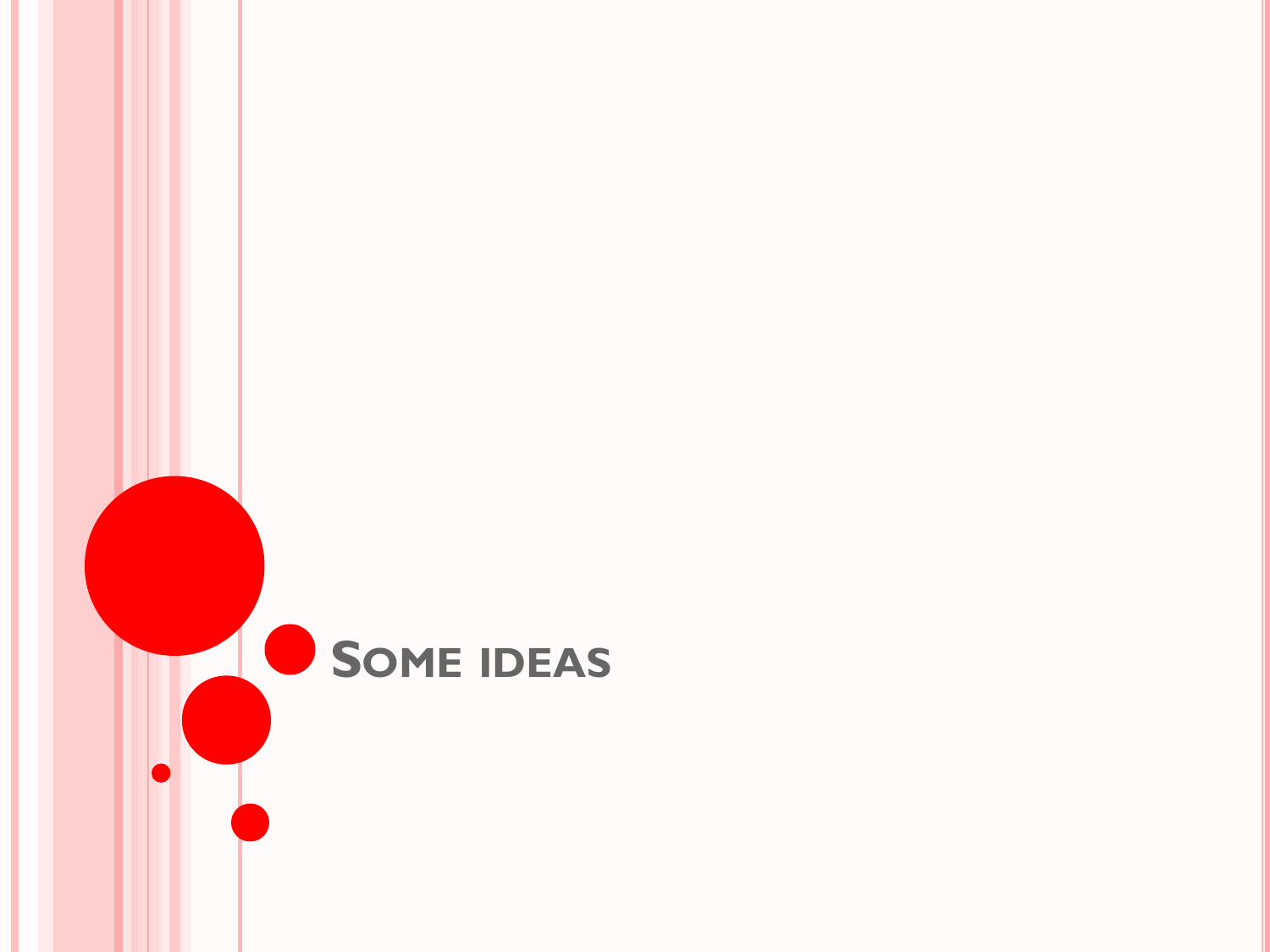## **TEACHER-LED PROFESSIONAL DDEVELOPMENT**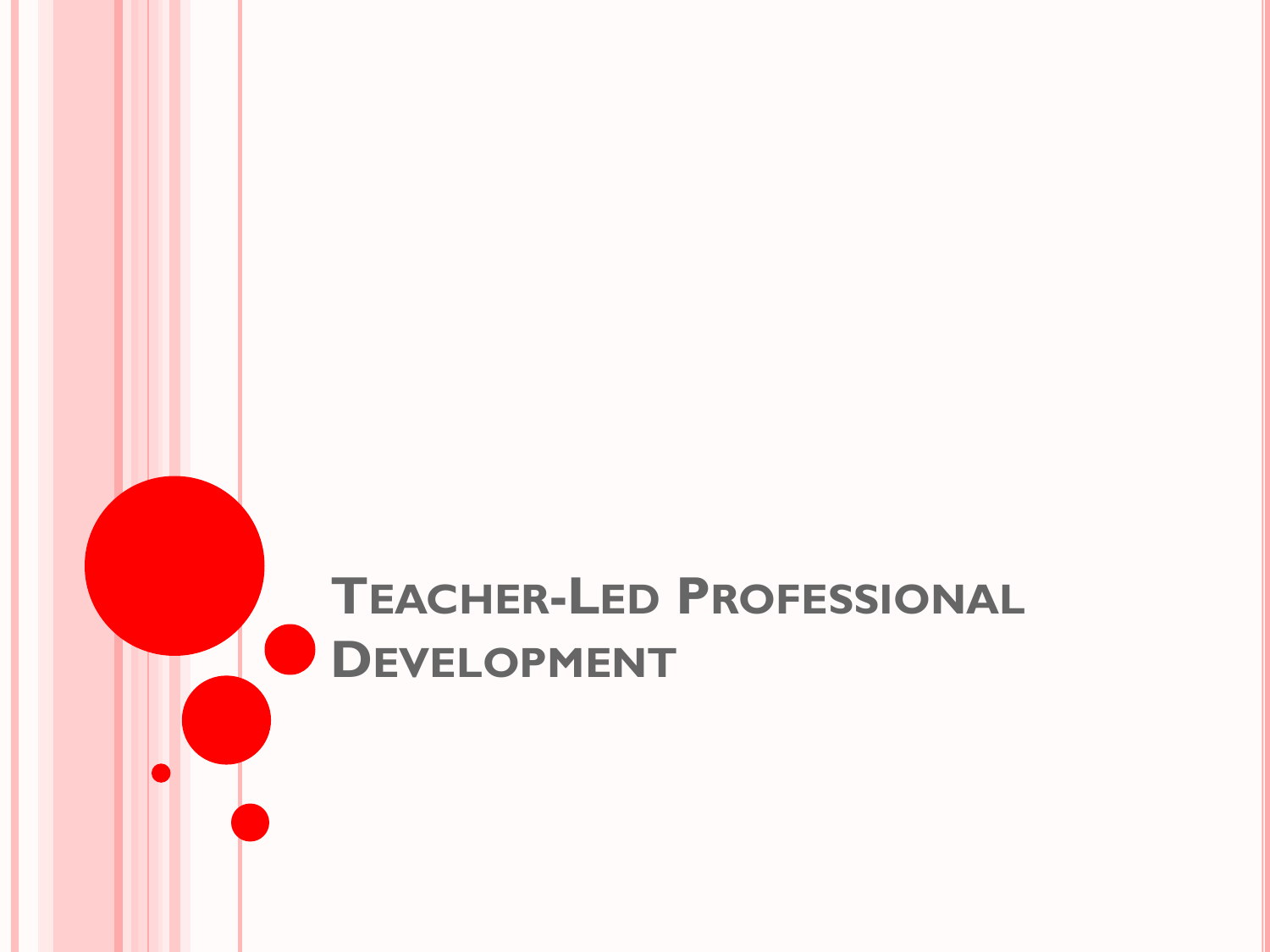## SELF DIRECTED PD

What do you wish you could do better?

What do you wish you could learn about?

What interests you?

What do you want to achieve?

(comes back to purpose, and autonomy, and mastery)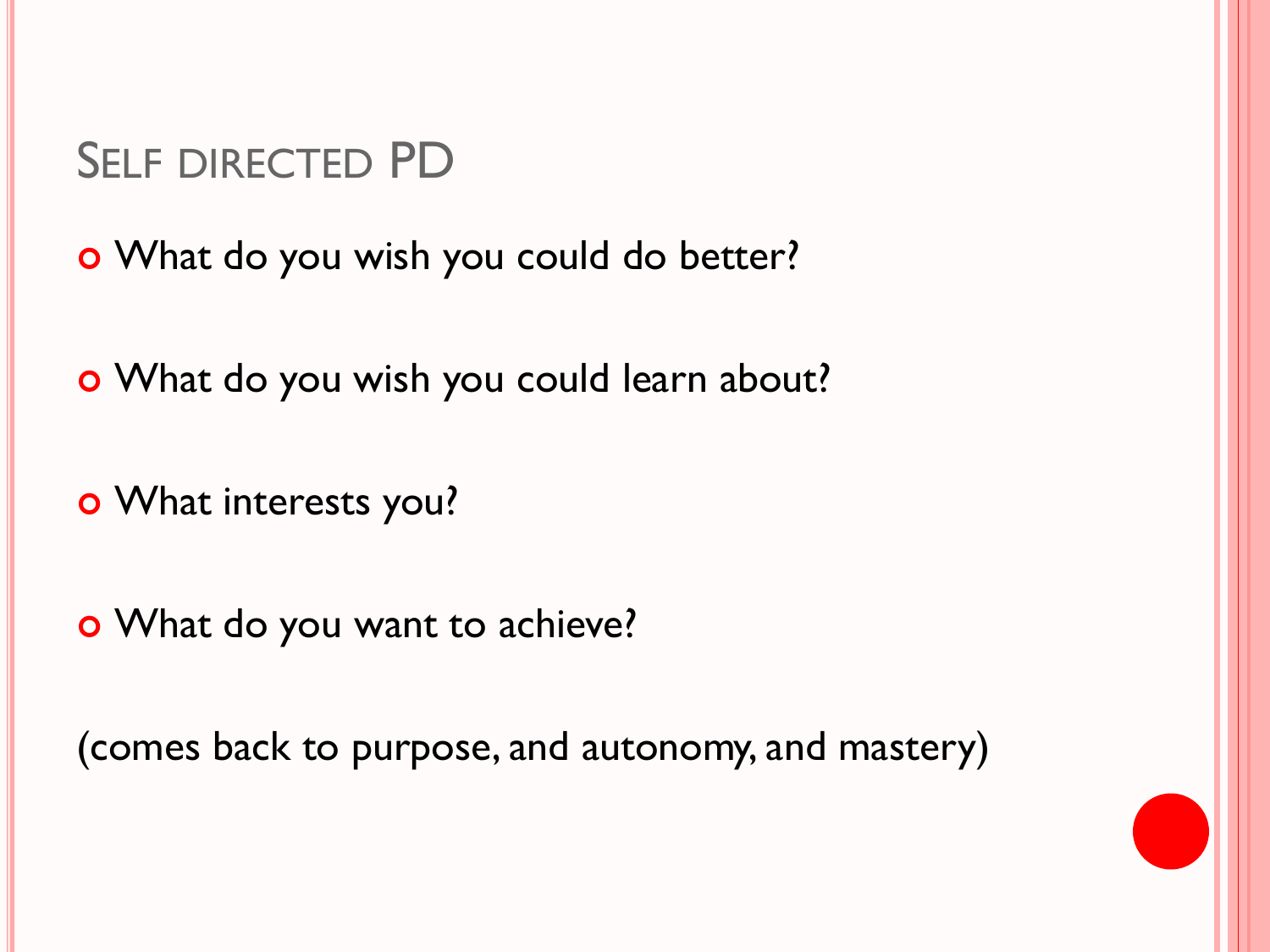- **o** Form small interest groups
- **o** Communities of practice
- o Reading groups
- o Supported reflective practice or action research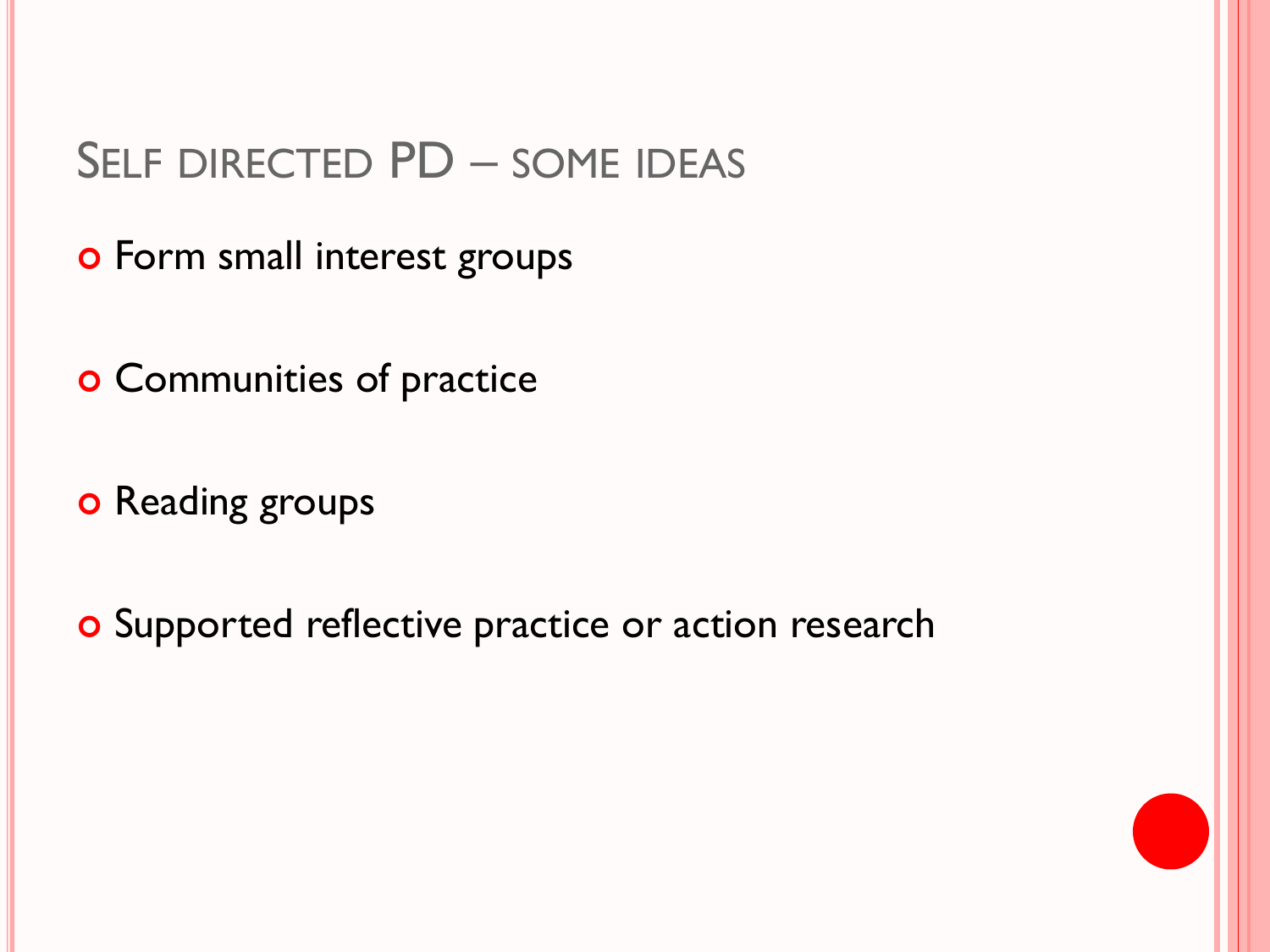#### Platforms

o Not all PD has to take place in a training room

- **o** Experiment with other formats
	- Discussion groups in the coffee shop
	- Online platforms
	- Use a classroom when it's empty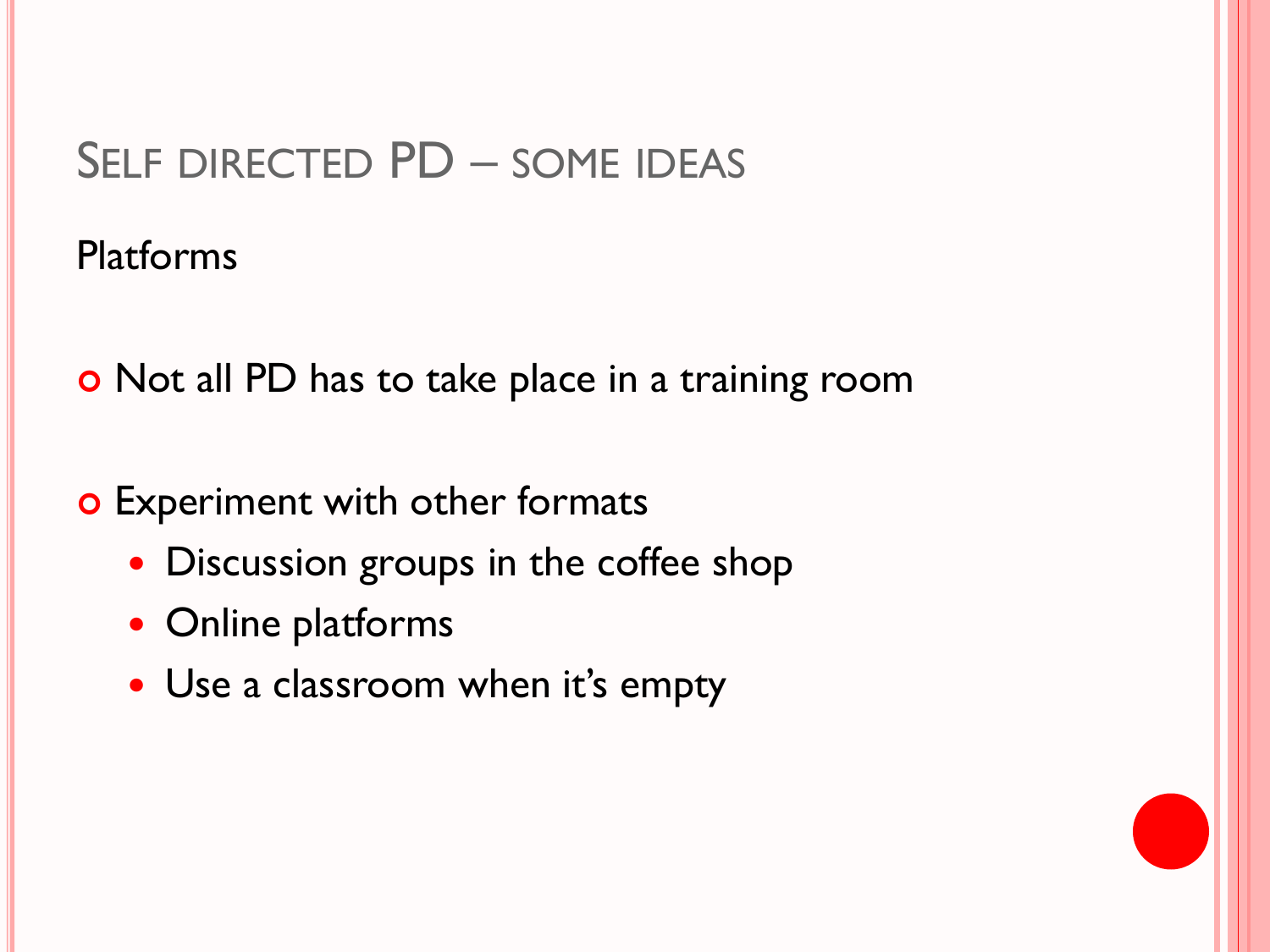**o** Follow your interests, be open to things that happen in your classroom

o Don't feel restricted by the structure of your organisation

• Testing / curriculum / teacher training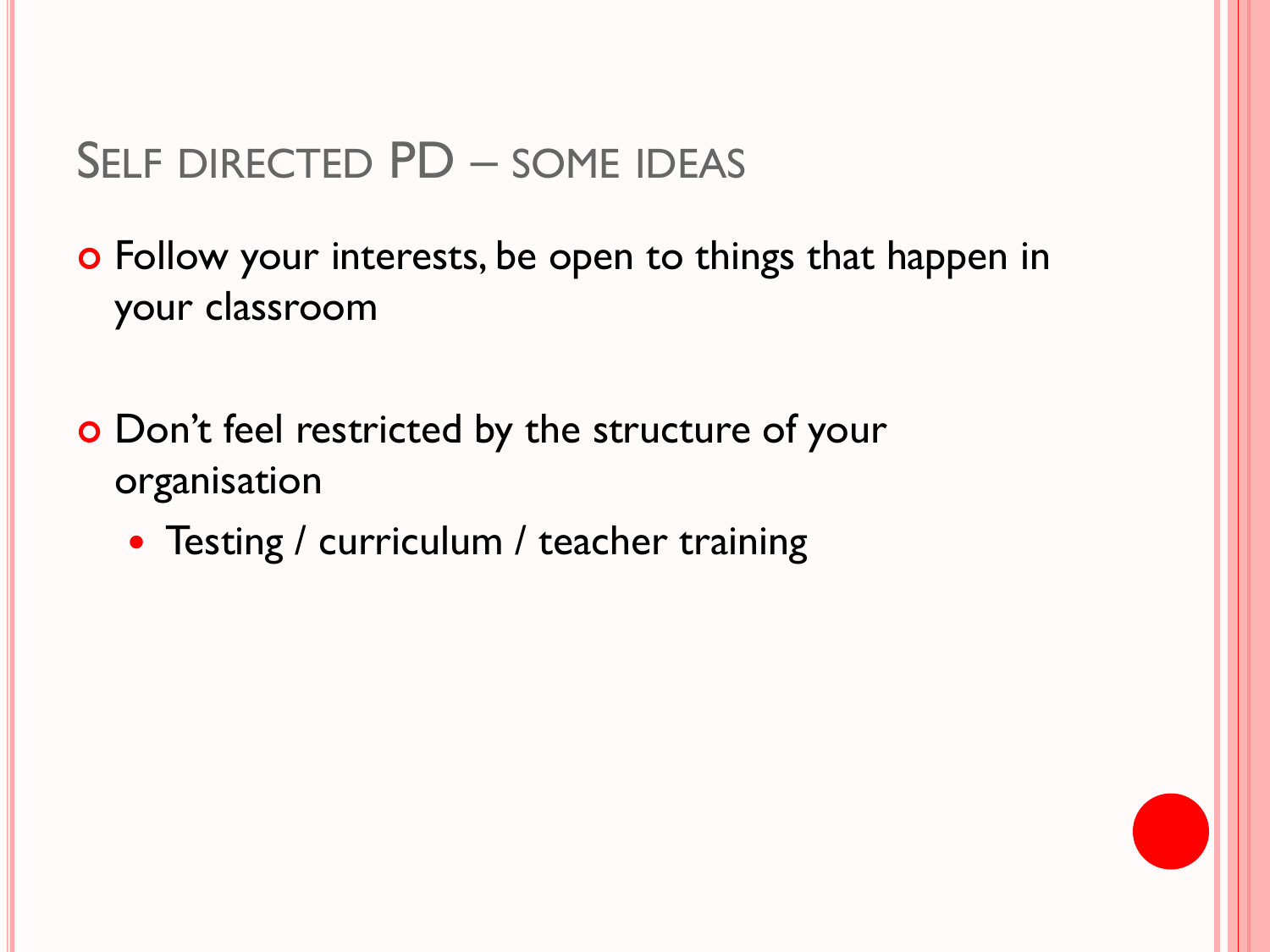## LEARNING

o Learning is a highly social process

o Collegiality is key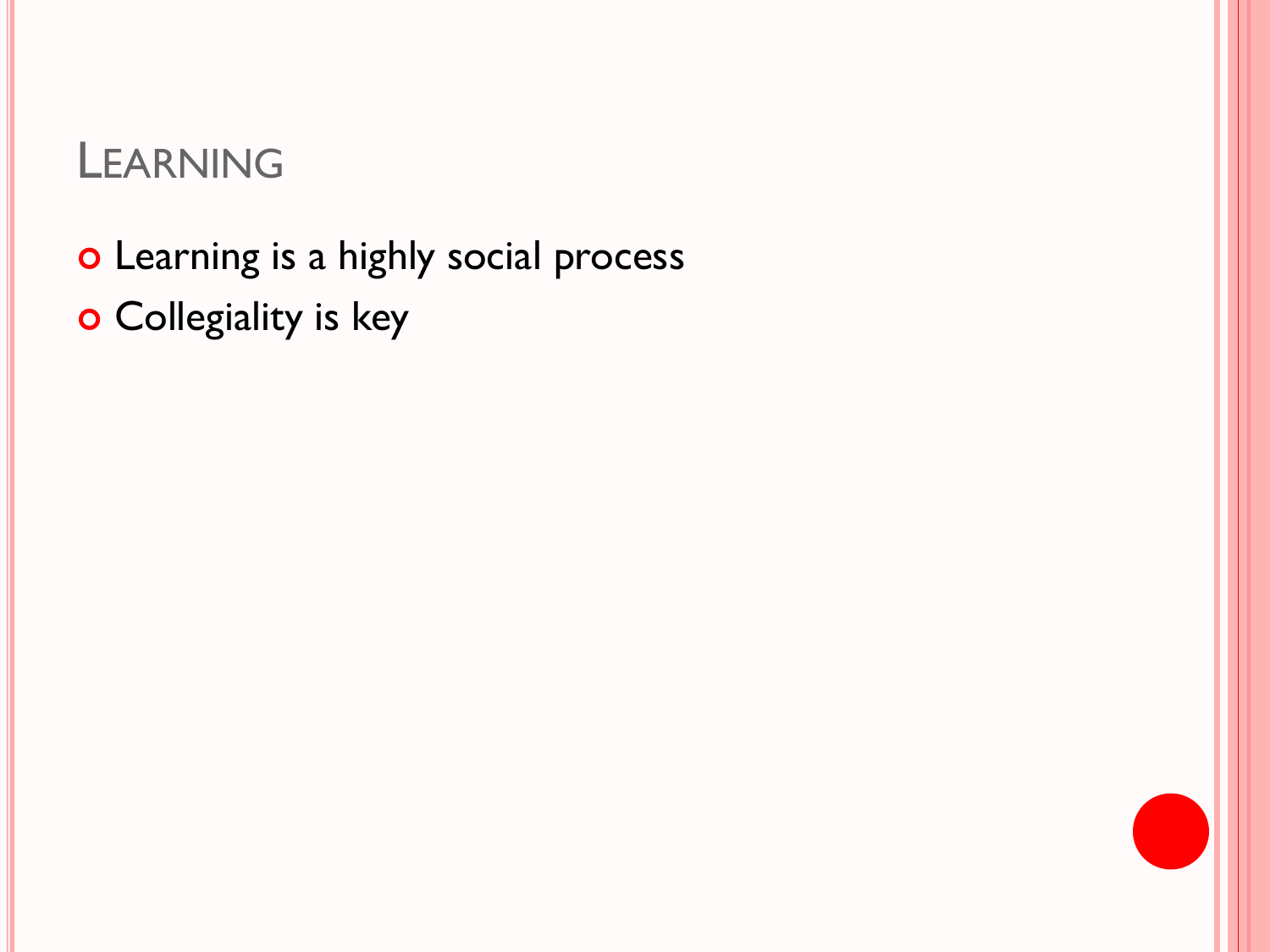Give yourself a performance review (set goals – learning and performance and once a month/semester/track review them)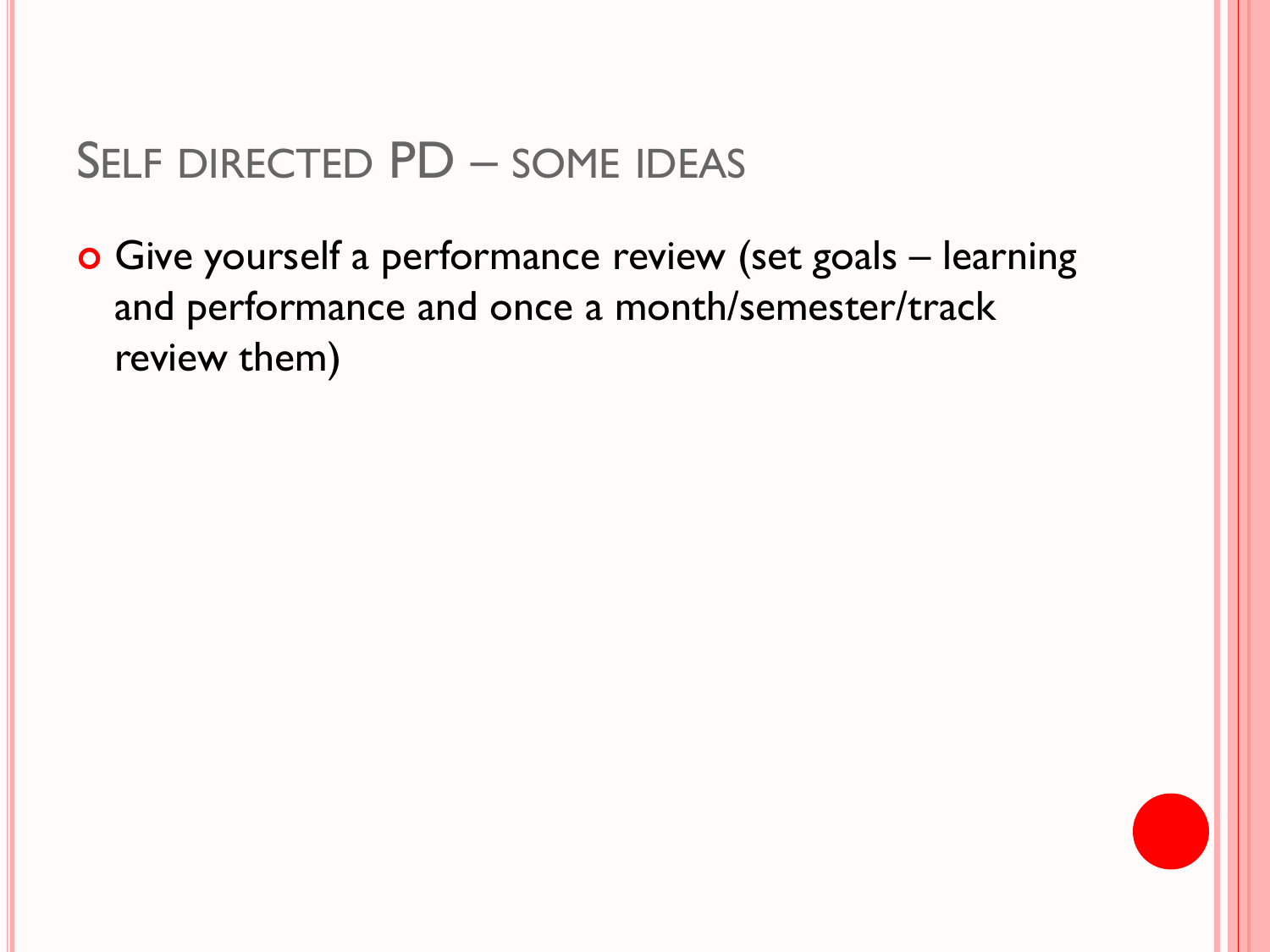## SELF DIRECTED PD – HOW MANAGERS CAN HELP

 $\bullet$  Provide the framework – how can you open up the space for self directed teacher PD?

o Trust!!!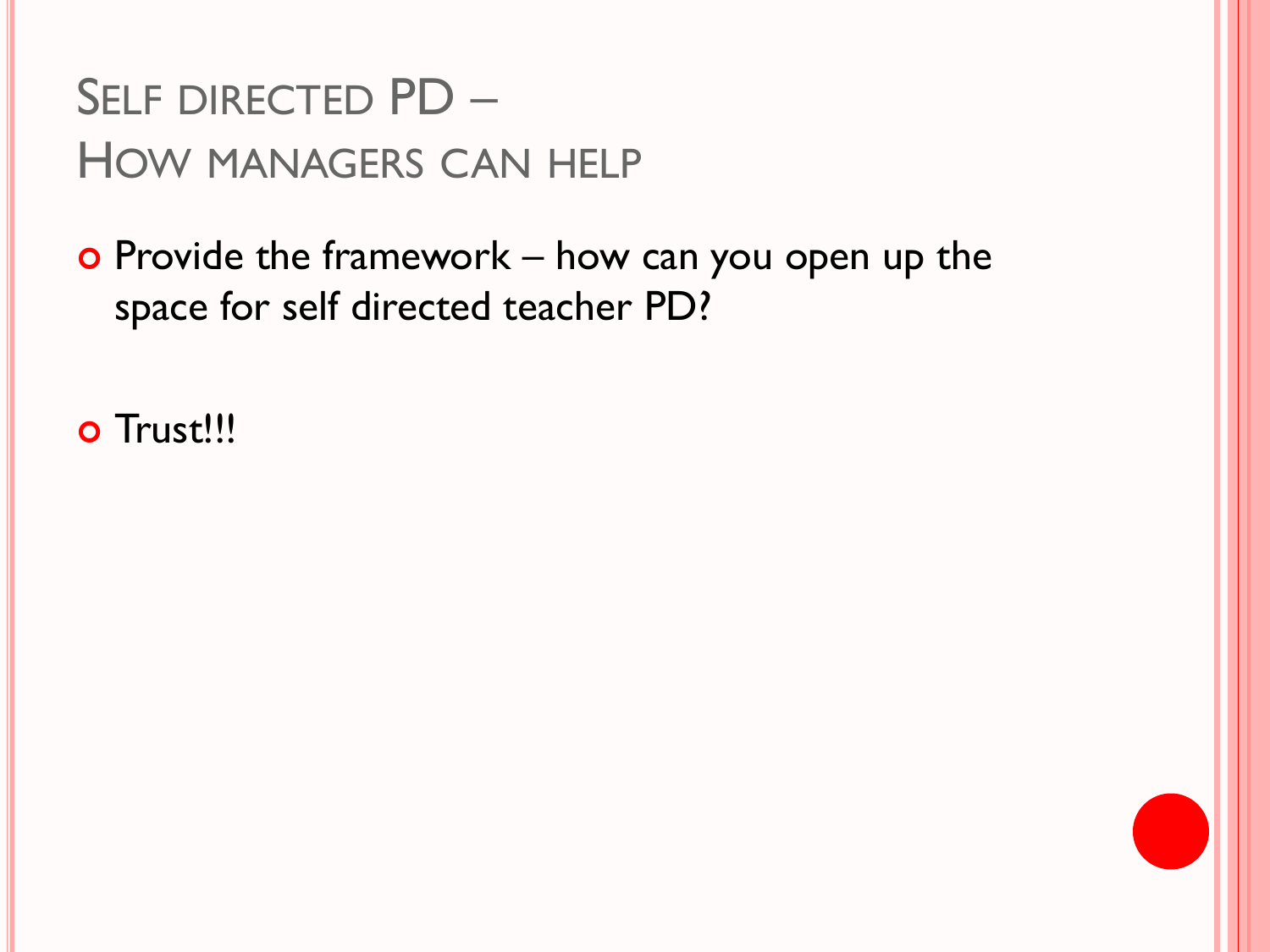## SUMMARY

- **o** Motivation
	- Autonomy, Mastery, Purpose
	- Connection, Voice, Support, Scope
- o Self- Directed PD
	- Teachers find your passion
	- Managers create the space

But remember – people have different levels of motivation at the moment – meet them where they are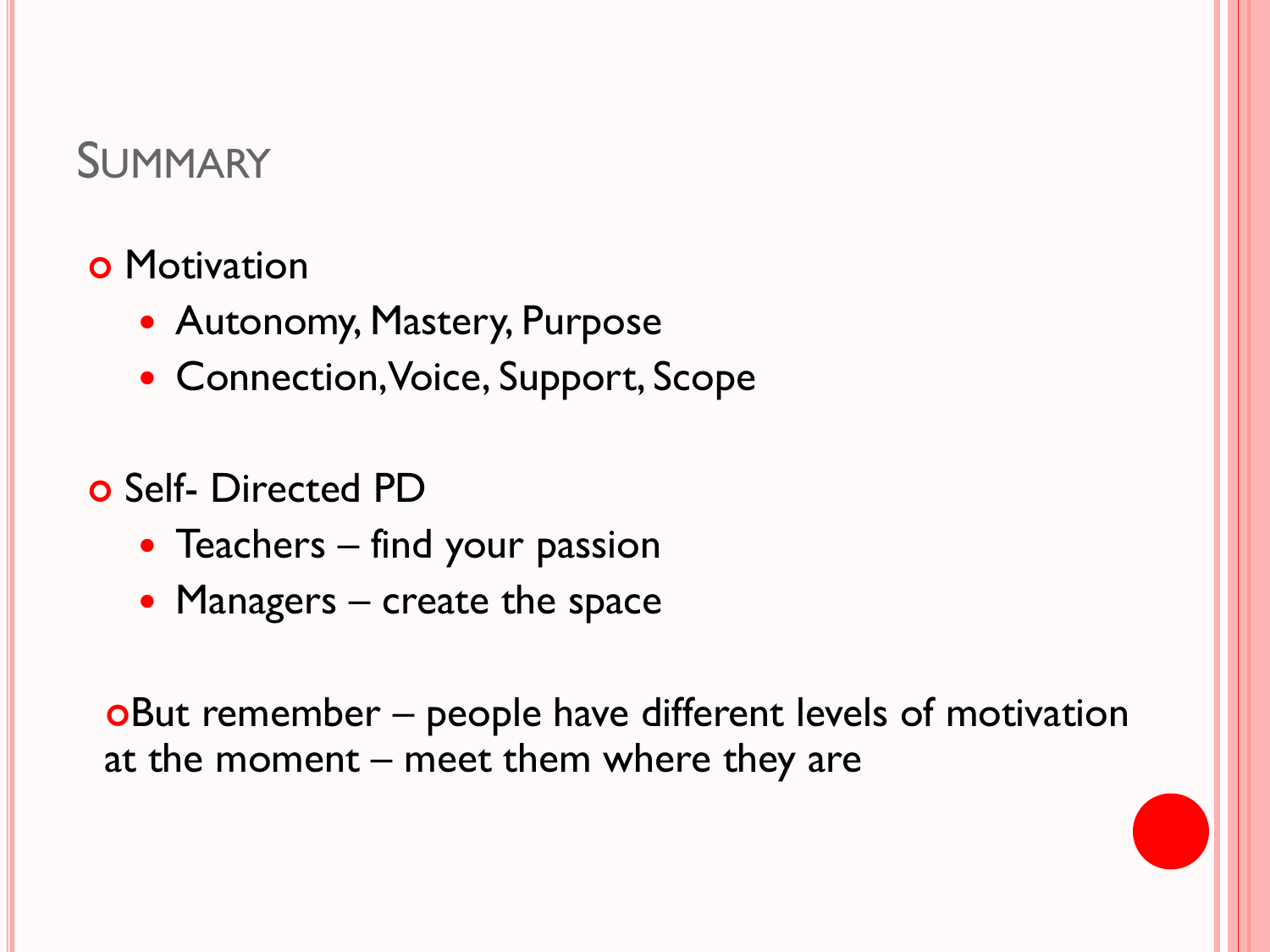## **LEADERSHIP ANDWRAP-UP**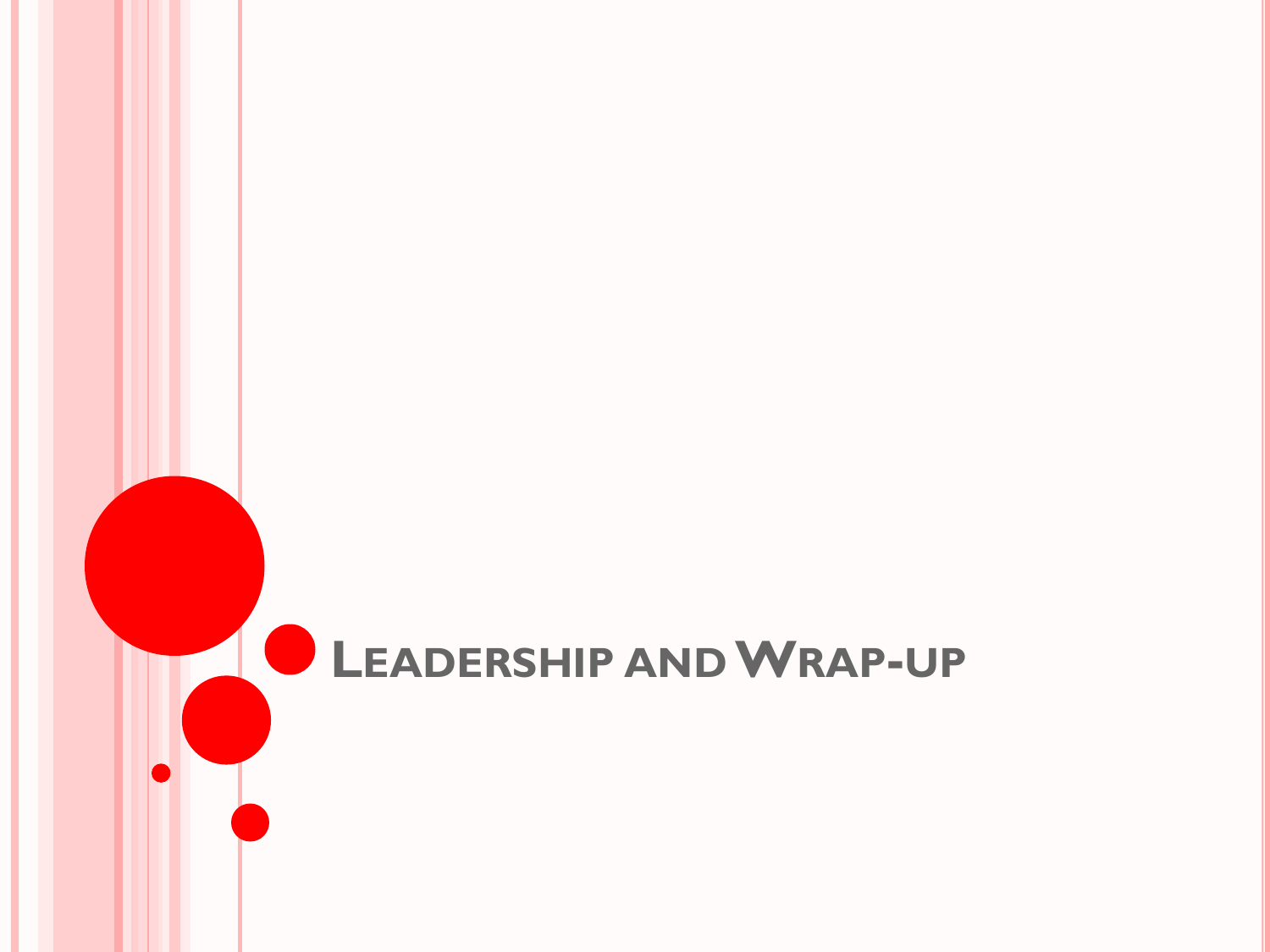## 4 DIMENSIONS OF LEADERSHIP



"Leadership is a **process** that involves:

- setting a purpose and direction which inspires people to combine and work towards willingly;
- paying attention to the means, pace and quality of progress towards the aim
- upholding group unity
	- attending to individual effectiveness throughout." -Scouller, 2011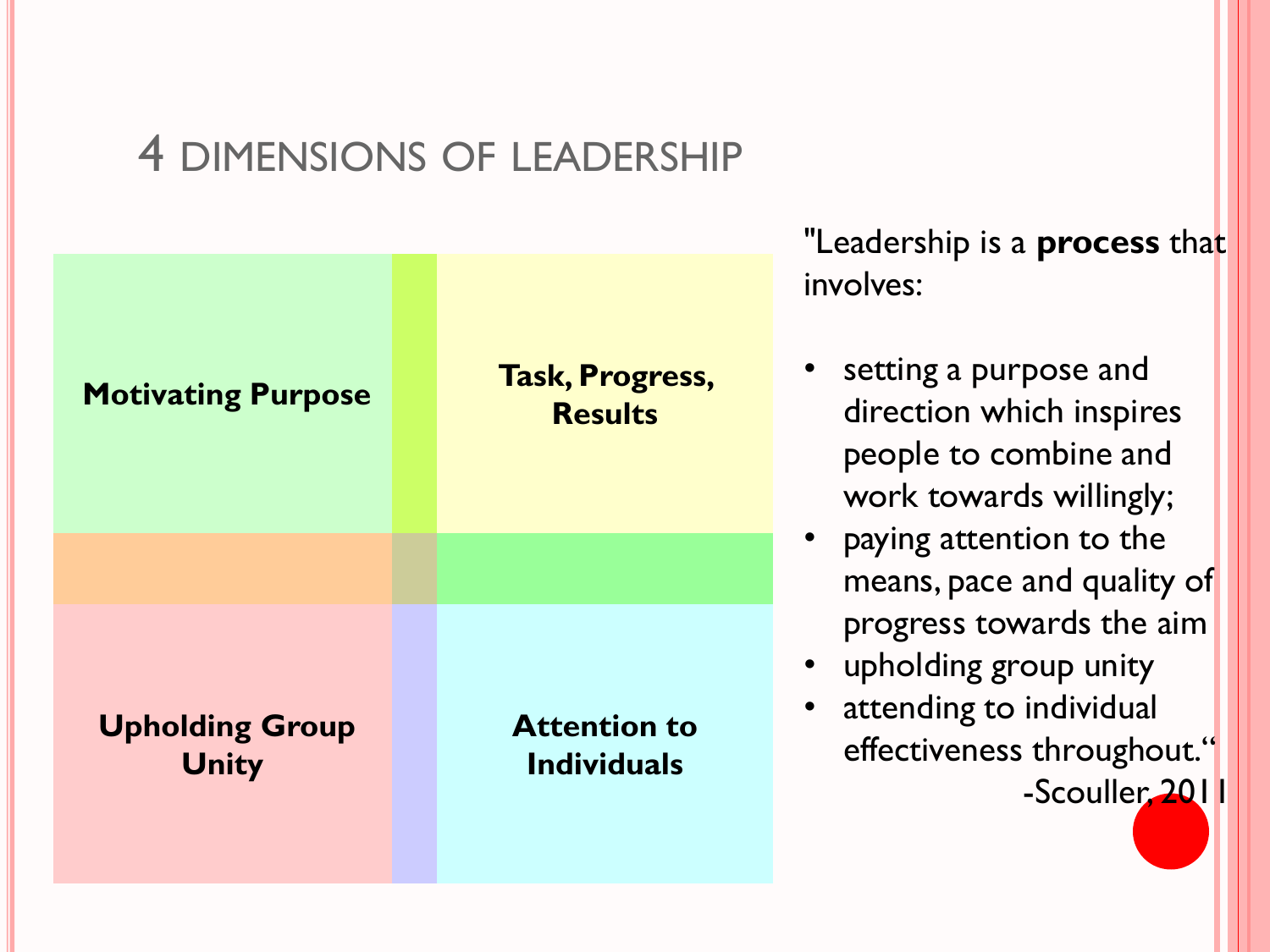#### PRACTICAL IDEAS FOR LEADERS AND MANAGERS

- $\bullet$  Build a shared vision and then turn it into actions
- **o** Transparency and trust
- **o** Build teams and support teamwork
- **o** Monthly performance discussions
- o Be open to new ideas (organisational growth mindset)
- Delegate responsibility (to individuals and teams)
- Meaningful professional development communities of practice, bottom up PD
- **o** Servant leadership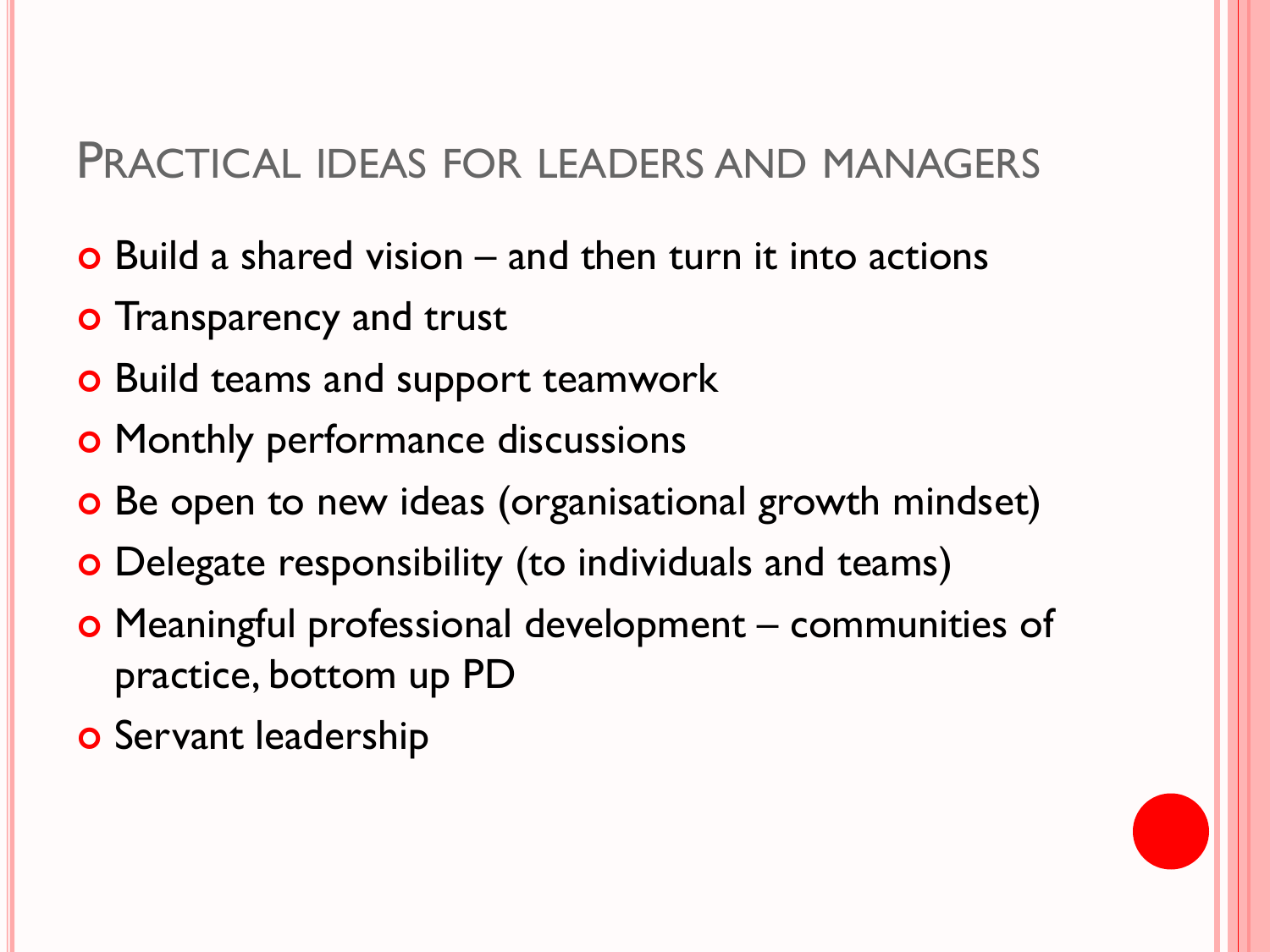## KNOW THE TEACHERS

- What do the individuals in your team need?
- What do they want?
- Why do they teach?
- Why do they teach at your school?
- What are their plans?
- What are their strengths?
- What are they worried about?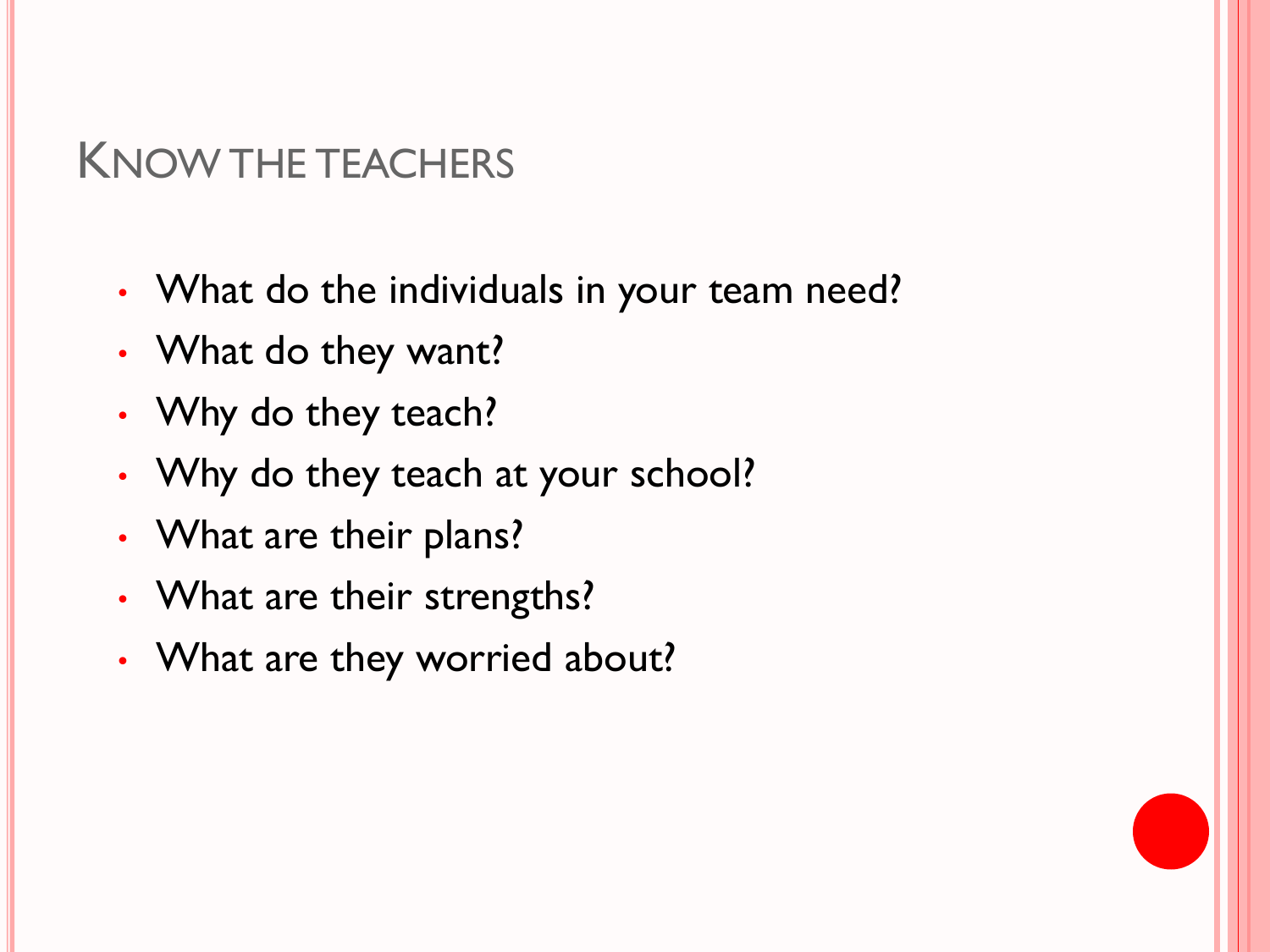## CHECK IN REGULARLY

Rather than annual performance review meetings, consider monthly performance discussions.

How are things going? What are you working on? What do you need? How can I help? What do you wish you could do? What have you discovered that you can do?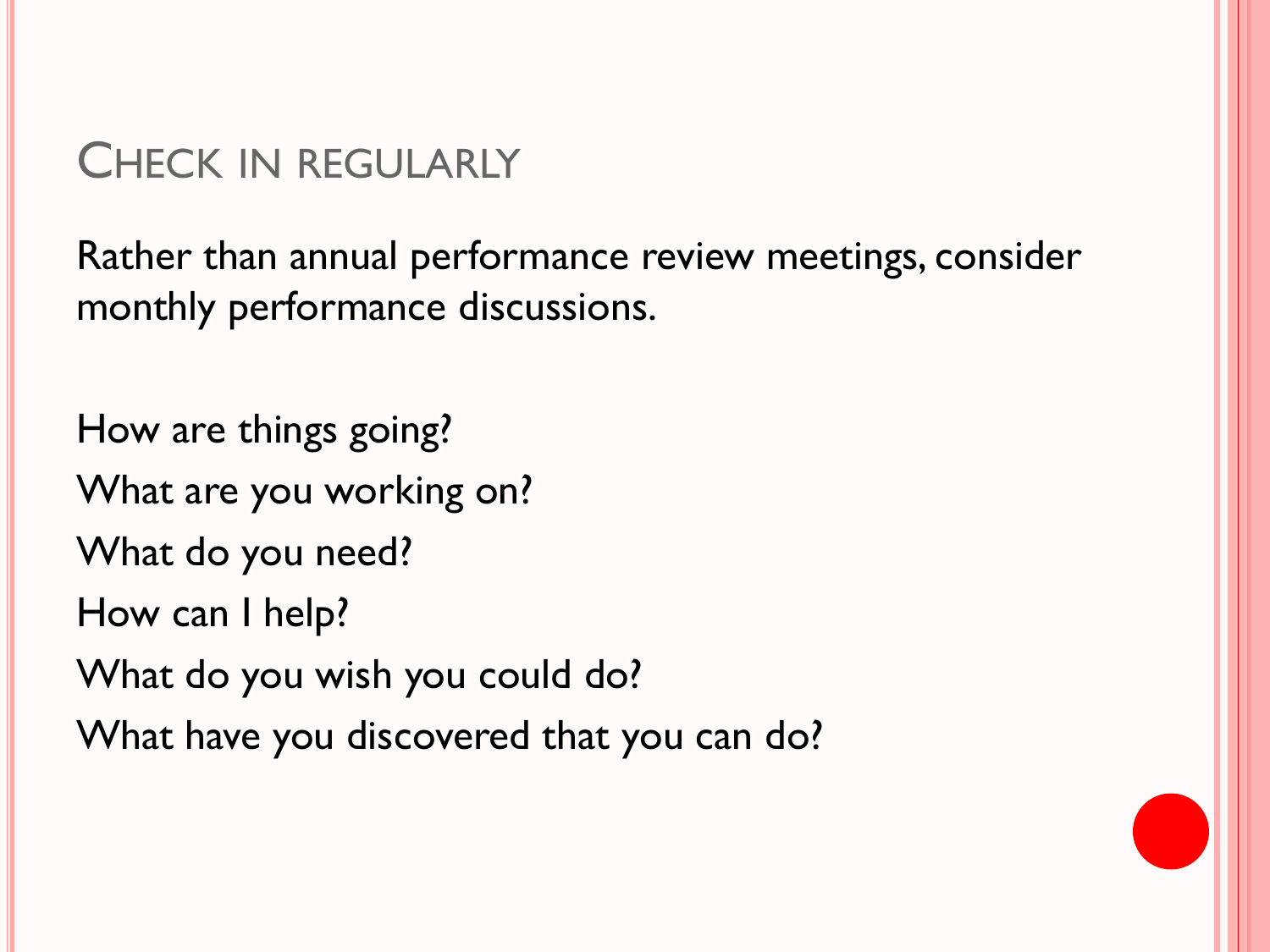#### TEAMS AND TEAMWORK

- **o** Create teams
- o Support them to do their work

**o** Multiple benefits

- Delegating tasks
- Creating community
- Building links across the school
- Professional growth
- …and many more